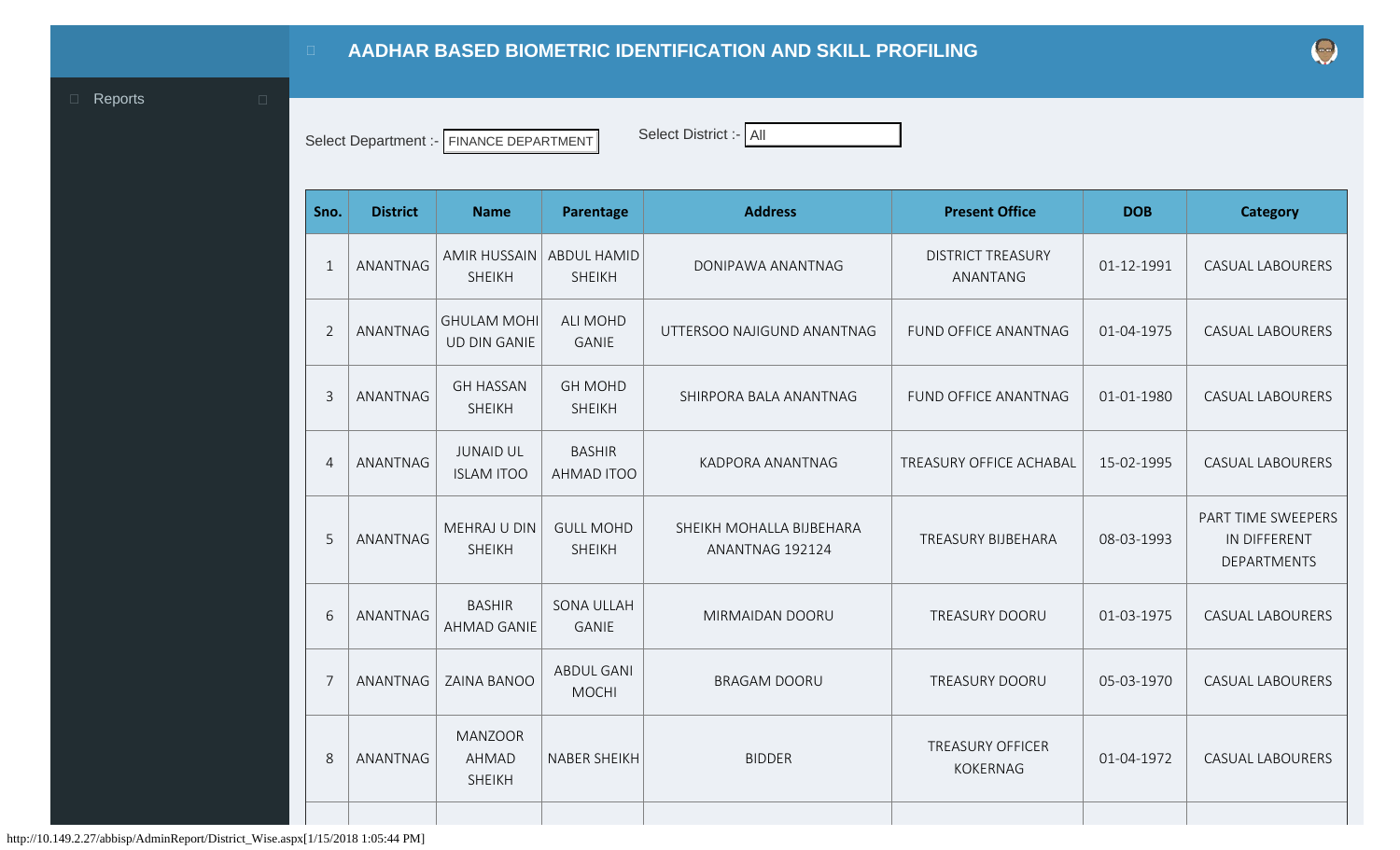| 9  | ANANTNAG        | <b>IRSHAD</b><br><b>HUSSAIN</b><br><b>MISGER</b> | <b>AB REHMAN</b><br><b>MISGER</b>      | SADDER BAZAR MATTAN               | TREASURY OFFICE MATTAN                       | 01-04-1972 | <b>CASUAL LABOURERS</b>                           |
|----|-----------------|--------------------------------------------------|----------------------------------------|-----------------------------------|----------------------------------------------|------------|---------------------------------------------------|
| 10 | ANANTNAG        | <b>GULSHANA</b><br>AKHTER                        | <b>WO RAYAZ</b><br>AHMAD<br>GANAIE     | PAHALGAM                          | <b>TREASURY OFFICER</b><br>PAHALGAM          | 26-05-1979 | PART TIME WORKERS                                 |
| 11 | ANANTNAG        | <b>MOHD</b><br><b>MAQBOOL</b><br>RATHER          | <b>ABDUL KABIR</b><br><b>RATHER</b>    | RATHERMOHELLA SHANGUS<br>ANANTNAG | <b>SHANGUS TREASURY</b>                      | 02-12-1975 | <b>CASUAL LABOURERS</b>                           |
| 12 | <b>ANANTNAG</b> | SHEREENA                                         | MOHAMMAD<br>SUBHAN<br><b>MALLA</b>     | KHIRMAN GANESH RAINA WANPOH       | <b>SUB TREASURY WANPOH</b>                   | 04-02-1982 | PART TIME SWEEPERS<br>IN DIFFERENT<br>DEPARTMENTS |
| 13 | <b>BANDIPUR</b> | HABIB-ULLAH<br><b>RATHER</b>                     | <b>AB GAFAR</b><br>RATHER              | BETA MOHALLAH SUMBAL              | TREASURY OFFICE SUMBAL                       | 16-07-1969 | <b>CASUAL LABOURERS</b>                           |
| 14 | <b>BANDIPUR</b> | AZAD AHMAD<br><b>MIR</b>                         | ALI MOHD<br><b>MIR</b>                 | WARD NO. 1 NOWPORA BANDIPORA      | <b>TREASURY BANDIPORE</b>                    | 01-04-1971 | <b>CASUAL LABOURERS</b>                           |
| 15 | <b>BANDIPUR</b> | <b>NASEEMA</b><br><b>BANO</b>                    | <b>AB RAHMAN</b><br>PARRA              | PLAN BANDIPORA WARD NO            | <b>FUND OFFICE BANDIPORA</b>                 | 08-12-1974 | <b>CASUAL LABOURERS</b>                           |
| 16 | <b>BANDIPUR</b> | <b>TANVEER</b><br>AHMAD<br><b>SHEIKH</b>         | <b>GH MOHD</b><br><b>SHEIKH</b>        | <b>MARKOOT DAWAR GUREZ</b>        | <b>TREASURY GUREZ</b>                        | 11-10-1993 | <b>CASUAL LABOURERS</b>                           |
| 17 | BARAMULLA       | <b>SHABIR</b><br>AHMAD<br><b>TANTRAY</b>         | ALI MOHD<br><b>TANTRAY</b>             | <b>BONIYAR BARAMULLA</b>          | <b>SUB TREASURY BONIYAR</b>                  | 02-04-1986 | <b>CASUAL LABOURERS</b>                           |
| 18 | BARAMULLA       | <b>DANISH AYOUB</b><br><b>GANIE</b>              | LATE<br>MOHAMMAD<br><b>AYOUB GANIE</b> | JADEED BARAMULLA                  | <b>DISTRICT TREASURY OFFICE</b><br>BARAMULLA | 07-06-1994 | <b>CASUAL LABOURERS</b>                           |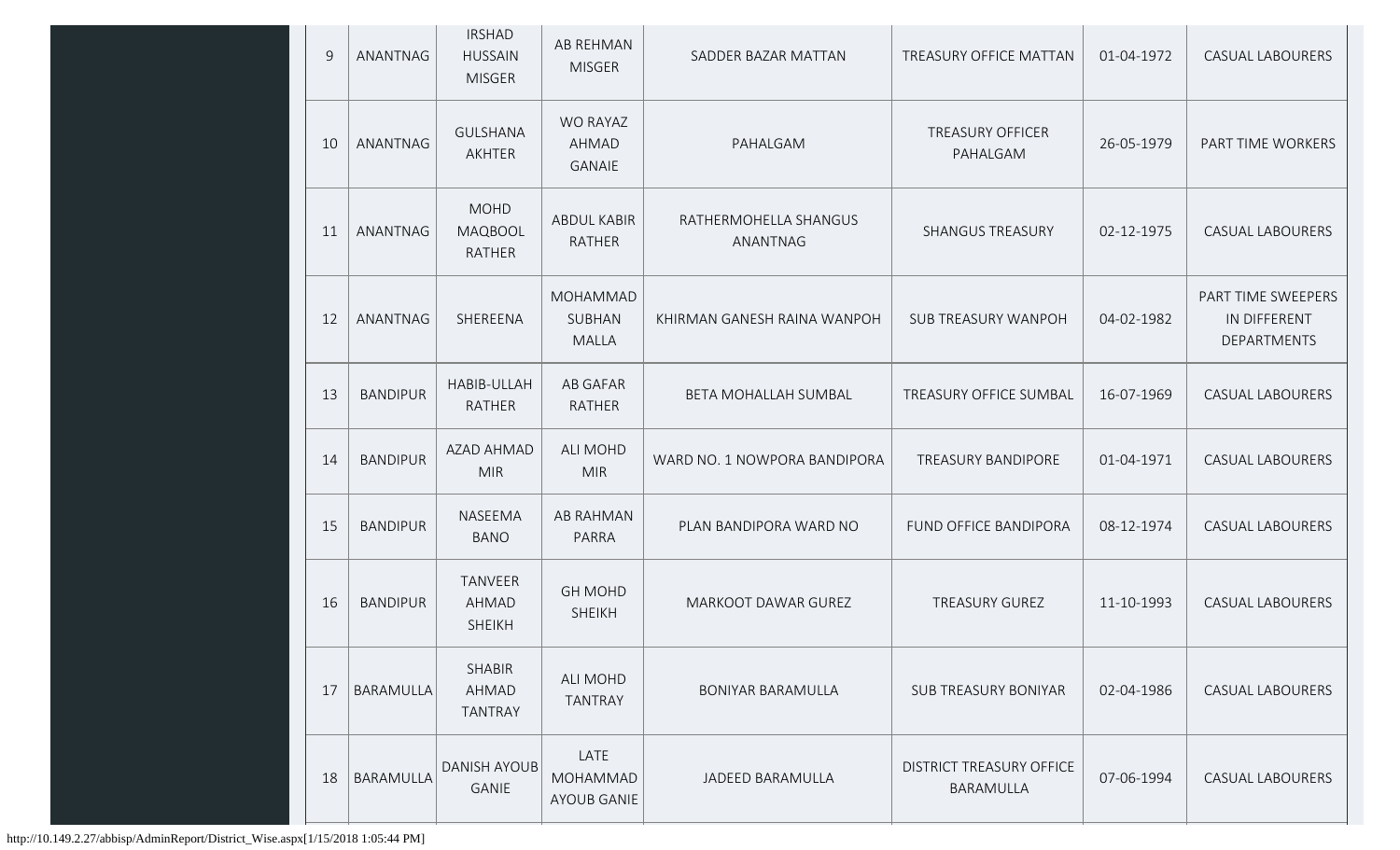| 19 |                  | BARAMULLA ALI MOHD DAR                     | <b>MOHD</b><br><b>RAMZAN DAR</b>               | CHALLA NOWSHERA                    | <b>DISTRICT FUND OFFICE</b><br>BARAMULLA   | 25-04-1969 | <b>DAILY RATED</b><br>WORKERS/WORK<br><b>CHARGED EMPLOYEES</b> |
|----|------------------|--------------------------------------------|------------------------------------------------|------------------------------------|--------------------------------------------|------------|----------------------------------------------------------------|
| 20 | <b>BARAMULLA</b> | <b>MEHRAJ UD</b><br><b>DIN BEIGH</b>       | AB HAMID<br><b>BEIGH</b>                       | CHANDOOSA BARAMULLA                | <b>TREASURY OFFICE</b><br>CHANDOOSA        | 28-02-1976 | <b>CASUAL LABOURERS</b>                                        |
| 21 | BARAMULLA        | <b>GH MOHI UD</b><br><b>DIN BAIG</b>       | <b>GH MOHD</b><br><b>BAIG</b>                  | CHANDOOSA WAGOORA BARAMULLA        | TO CHANDOOSA                               | 03-03-1982 | <b>CASUAL LABOURERS</b>                                        |
| 22 | <b>BARAMULLA</b> | <b>UMER JAN</b>                            | <b>MOHD AKBER</b><br><b>SHEIKH</b>             | 164 MAHRAJPORA SOPORE<br>BARAMULLA | TREASURY OFFICE SOPORE                     | 01-03-1988 | PART TIME SWEEPERS<br>IN DIFFERENT<br><b>DEPARTMENTS</b>       |
| 23 | <b>BARAMULLA</b> | <b>ABDUL HAMID</b><br><b>BHAT</b>          | <b>ABDUL AZIZ</b><br><b>BHAT</b>               | NAMBLA URI BARAMULLA               | <b>SUB TREASURY URI</b>                    | 01-04-1964 | <b>CASUAL LABOURERS</b>                                        |
| 24 | <b>BARAMULLA</b> | <b>ASHIQ</b><br><b>HUSSAIN SOFI</b>        | ABDUL<br>SAMMAD<br>SOFI                        | <b>WAILLO KRALPORA</b>             | <b>TREASURY OFFICER</b><br><b>TANGMARG</b> | 01-08-1991 | <b>CASUAL LABOURERS</b>                                        |
| 25 | <b>BARAMULLA</b> | PARVAIZ<br><b>AHMAD</b><br>GANAIE          | <b>GHULAM</b><br><b>GHMAD</b><br><b>GANAIE</b> | <b>TILAGAM</b>                     | TREASURY OFFICER PATTAN                    | 15-11-1984 | <b>CASUAL LABOURERS</b>                                        |
| 26 | <b>BARAMULLA</b> | <b>GULZAR</b><br><b>AHMAD DAR</b>          | ABDUL<br><b>KHALIQ DAR</b>                     | <b>DEVBUGH KUNZER</b>              | <b>KUNZER TREASURY</b>                     | 01-11-1984 | <b>CASUAL LABOURERS</b>                                        |
| 27 | BARAMULLA        | MOHAMMAD<br><b>ASHRAF</b><br><b>SHEIKH</b> | <b>GH QADIR</b><br><b>SHEIKH</b>               | ZARGAR MOHALLA KREERI<br>BARAMULLA | <b>TREASURY OFFICE KREERI</b>              | 01-03-1976 | PART TIME SWEEPERS<br>IN DIFFERENT<br><b>DEPARTMENTS</b>       |
| 28 | <b>BUDGAM</b>    | <b>SAJAD AMIN</b><br><b>YATOO</b>          | MOHD AMIN<br>YATOO                             | <b>NAGAM</b>                       | SUB TREASURY NAGAM                         | 28-04-1989 | <b>CASUAL LABOURERS</b>                                        |
|    |                  | <b>BASHIR</b>                              |                                                |                                    |                                            |            |                                                                |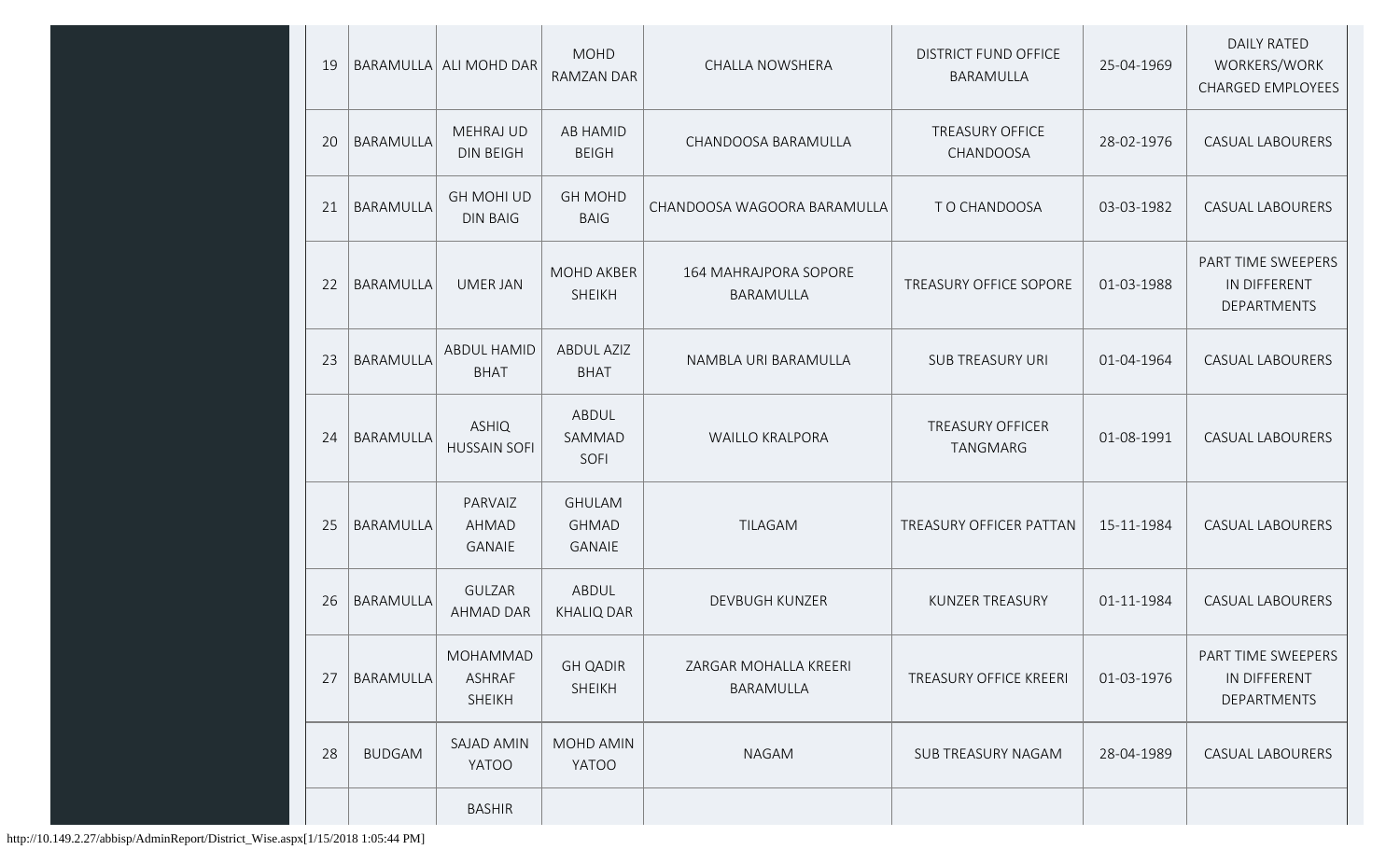| 29 | <b>BUDGAM</b> | AHMAD<br><b>RATHER</b>             | <b>GH AHMAD</b><br><b>RATHER</b> | <b>NAGAM</b>                                   | SUB TREASURY NAGAM                      | 05-02-1979 | <b>CASUAL LABOURERS</b>                           |
|----|---------------|------------------------------------|----------------------------------|------------------------------------------------|-----------------------------------------|------------|---------------------------------------------------|
| 30 | <b>BUDGAM</b> | <b>NOOR MOHD</b><br><b>BHAT</b>    | <b>GH MOHD</b><br><b>BHAT</b>    | NARBAL                                         | <b>TREASURY NARBAL</b>                  | 15-12-1966 | <b>CASUAL LABOURERS</b>                           |
| 31 | <b>BUDGAM</b> | <b>MANZOOR</b><br>AHMED DAR        | <b>ABDUL GANI</b><br><b>DAR</b>  | RAMDAR CHAKPORA KHAG                           | <b>TREASURY KHAG</b>                    | 05-11-1981 | <b>CASUAL LABOURERS</b>                           |
| 32 | <b>BUDGAM</b> | LATEEF AHMAD<br><b>MOCHI</b>       | AB GAFFAR<br><b>MOCHI</b>        | KHANSAHIB                                      | KHANSAHIB                               | 01-03-1984 | <b>CASUAL LABOURERS</b>                           |
| 33 | <b>BUDGAM</b> | <b>MOHMMAD</b><br><b>AMIN BHAT</b> | <b>MOHD SHAFI</b><br><b>BHAT</b> | <b>HARDICHATI CHECKPORA</b>                    | TREASURY KHANSAHIB                      | 24-03-1993 | <b>CASUAL LABOURERS</b>                           |
| 34 | <b>BUDGAM</b> | NISAR AHMAD<br><b>BHAT</b>         | AB RAHIM<br><b>BHAT</b>          | CHADOORA                                       | <b>TREASUARY OFFICE</b><br>CHADOORA     | 28-04-1980 | <b>CASUAL LABOURERS</b>                           |
| 35 | <b>BUDGAM</b> | <b>GH AHMAD</b><br><b>KUMAR</b>    | <b>ALI KUMAR</b>                 | ALAMDAR BASTI PHASE II<br>CHRARISHARIEF        | <b>TREASURY OFFICE</b><br>CHRARISHARIEF | 16-03-1975 | PART TIME SWEEPERS<br>IN DIFFERENT<br>DEPARTMENTS |
|    |               |                                    |                                  |                                                |                                         |            |                                                   |
| 36 | <b>BUDGAM</b> | LATEEF AHMAD<br>SOFI               | <b>GH AHMAD</b><br>SOFI          | BEERWAH BANDA MOHALLA<br><b>BEERWAH BUDGAM</b> | SUB TREASURY BEERWAH                    | 27-03-1980 | <b>CASUAL LABOURERS</b>                           |
| 37 | <b>BUDGAM</b> | <b>IRAFAN</b><br><b>AHMAD WANI</b> | LATE AB GANI<br><b>WANI</b>      | <b>WANGWASS GOGJIPATHRI</b><br>CHADOORA        | <b>TREASURY OFFICE</b><br>CHRARISHARIEF | 17-03-1992 | <b>CASUAL LABOURERS</b>                           |
| 38 | <b>BUDGAM</b> | ZUHAID<br><b>HUSSAIN LONE</b>      | GH<br><b>MOHIUDDIN</b><br>LONE   | <b>BUDGAM</b>                                  | DISTTREASURY BUDGAM                     | 02-04-1989 | CASUAL LABOURERS                                  |
| 39 | <b>BUDGAM</b> | GULZAR<br><b>AHMAD SOFI</b>        | WALI<br><b>MOHAMMAD</b><br>SOFI  | <b>NAGAM</b>                                   | DISTTREASURY BUDGAM                     | 05-07-1985 | <b>CASUAL LABOURERS</b>                           |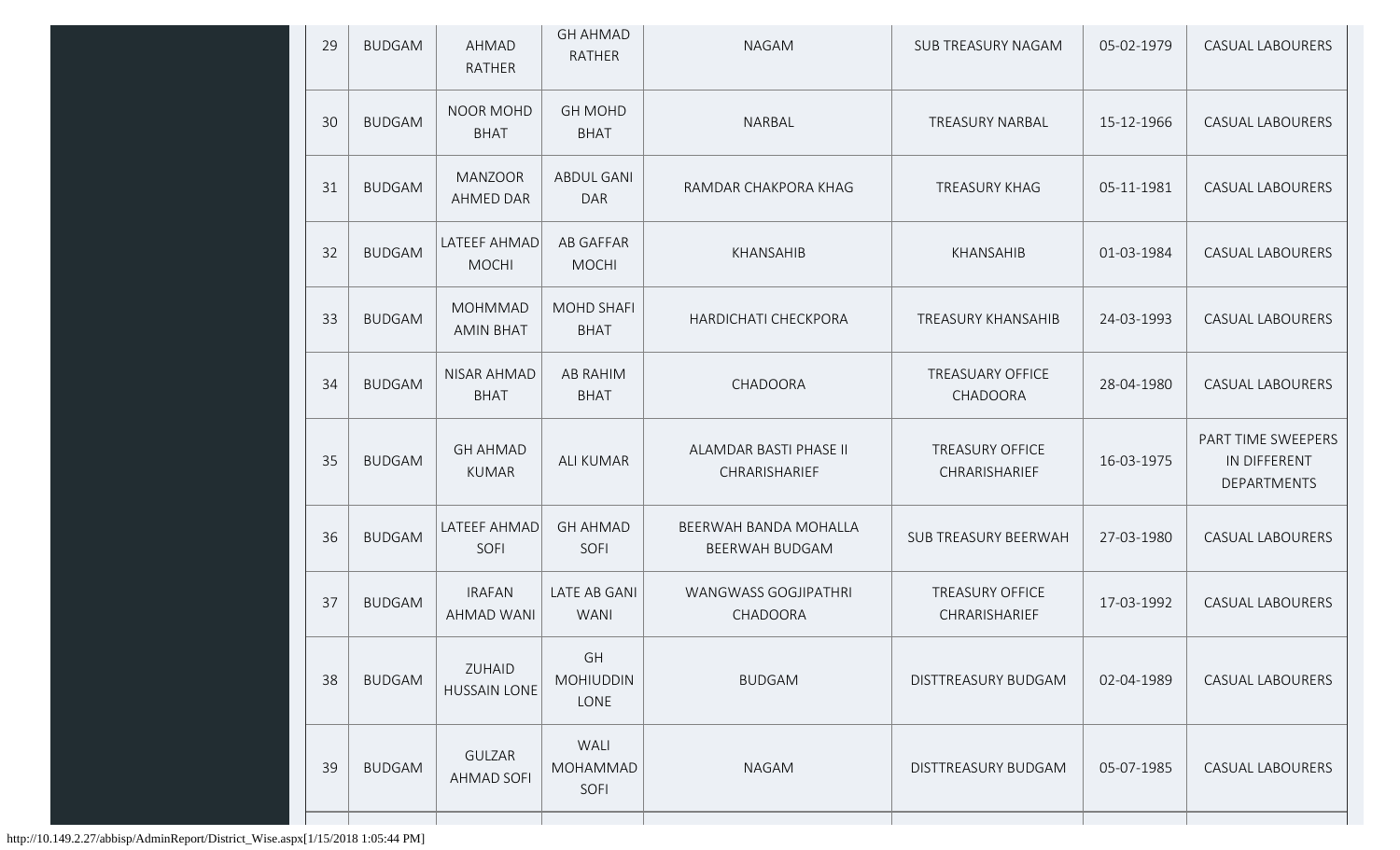| 40 | <b>BUDGAM</b>     | <b>GHULAM</b><br><b>AHMAD MIR</b>     | <b>GHULAM</b><br>MOHAMMAD<br>IR            | WAHDAT PORA BUDGAM                                | FUND OFFICE BUDGAM                                                            | 18-09-1978 | PART TIME SWEEPERS<br>IN DIFFERENT<br>DEPARTMENTS |
|----|-------------------|---------------------------------------|--------------------------------------------|---------------------------------------------------|-------------------------------------------------------------------------------|------------|---------------------------------------------------|
| 41 | <b>BUDGAM</b>     | NISSAR AHMAD<br>RATHER                | <b>MOHAMMAD</b><br>QASIM<br><b>RATHER</b>  | PATWAW BUDGAM                                     | FUND OFFICE BUDGAM                                                            | 10-02-1981 | <b>CASUAL LABOURERS</b>                           |
| 42 | <b>CIVIL SECT</b> | HALEEMA<br><b>BANO</b>                | MOHD AKBAR<br><b>SHEIKH</b>                | BEG MOHALLA ALLOCHI BAGH<br>SRINAGAR              | <b>DIRECTOR GENERAL</b><br><b>ACCOUNTS AND TREASURIES</b><br><b>FINANCE D</b> | 11-05-1979 | PART TIME SWEEPERS<br>IN DIFFERENT<br>DEPARTMENTS |
| 43 | <b>CIVIL SECT</b> | <b>ASHOK KUMAR</b>                    | <b>SHRI DHANU</b>                          | JANDIAL AP MUTHI JAMMU NEAR<br><b>SHIV MANDIR</b> | DEPUTY DIRECTOR CENTRAL                                                       | 02-01-1978 | <b>CASUAL LABOURERS</b>                           |
| 44 | <b>CIVIL SECT</b> | <b>MASRAT JAN</b>                     | <b>GHULAM</b><br>MOHAMMAD<br><b>SHIEKH</b> | RANGER                                            | <b>DG FUNDS</b>                                                               | 01-03-1992 | <b>CASUAL LABOURERS</b>                           |
| 45 | <b>DODA</b>       | <b>AIJAZ AHMED</b>                    | <b>MOHD</b><br><b>ASHRAF</b>               | MALANOO TEHSIL KAHARA DISTT<br><b>DODA</b>        | <b>DISTT TREASURY OFFICE</b><br><b>DODA</b>                                   | 29-09-1993 | PART TIME WORKERS                                 |
| 46 | GANDERBAL         | <b>SH ABDUL</b><br><b>JABAR WAGAY</b> | SH AB KARIM<br><b>WAGAY</b>                | <b>KANGAN</b>                                     | TREASURY OFFICE KANGAN                                                        | 02-03-1970 | <b>CASUAL LABOURERS</b>                           |
| 47 | GANDERBAL         | <b>ISHTIYAQ</b><br><b>AHMAD BHAT</b>  | <b>GHULAM</b><br>RASOOL BHAT               | LAR GANDERBAL                                     | <b>TREASURY OFFICE LAR</b>                                                    | 03-03-1982 | <b>CASUAL LABOURERS</b>                           |
| 48 | GANDERBAL         | JAMSHEED<br>AHMAD WANI                | <b>GH NABI</b><br><b>WANI</b>              | <b>BAMLOORA GANDERBAL</b>                         | TREASURY OFFICE<br>GANDERBAL                                                  | 10-05-1995 | <b>CASUAL LABOURERS</b>                           |
| 49 | GANDERBAL         | MISS GOUSIA<br>AMIN                   | <b>MOHHMAD</b><br>AMIN                     | MAISUMA SRINAGAR                                  | <b>TREASURY OFFICE</b><br><b>GANDERBAL ATTACHED AT</b><br>KHANYAR             | 14-05-1991 | <b>CASUAL LABOURERS</b>                           |
| 50 | GANDERBAL         | <b>GH MOHMAD</b>                      | AB SALAM                                   | ZOOHAMA HANJURA BUDGAM                            | <b>TREASURY OFFICE</b>                                                        | 05-10-1977 | CASUAL LABOURERS                                  |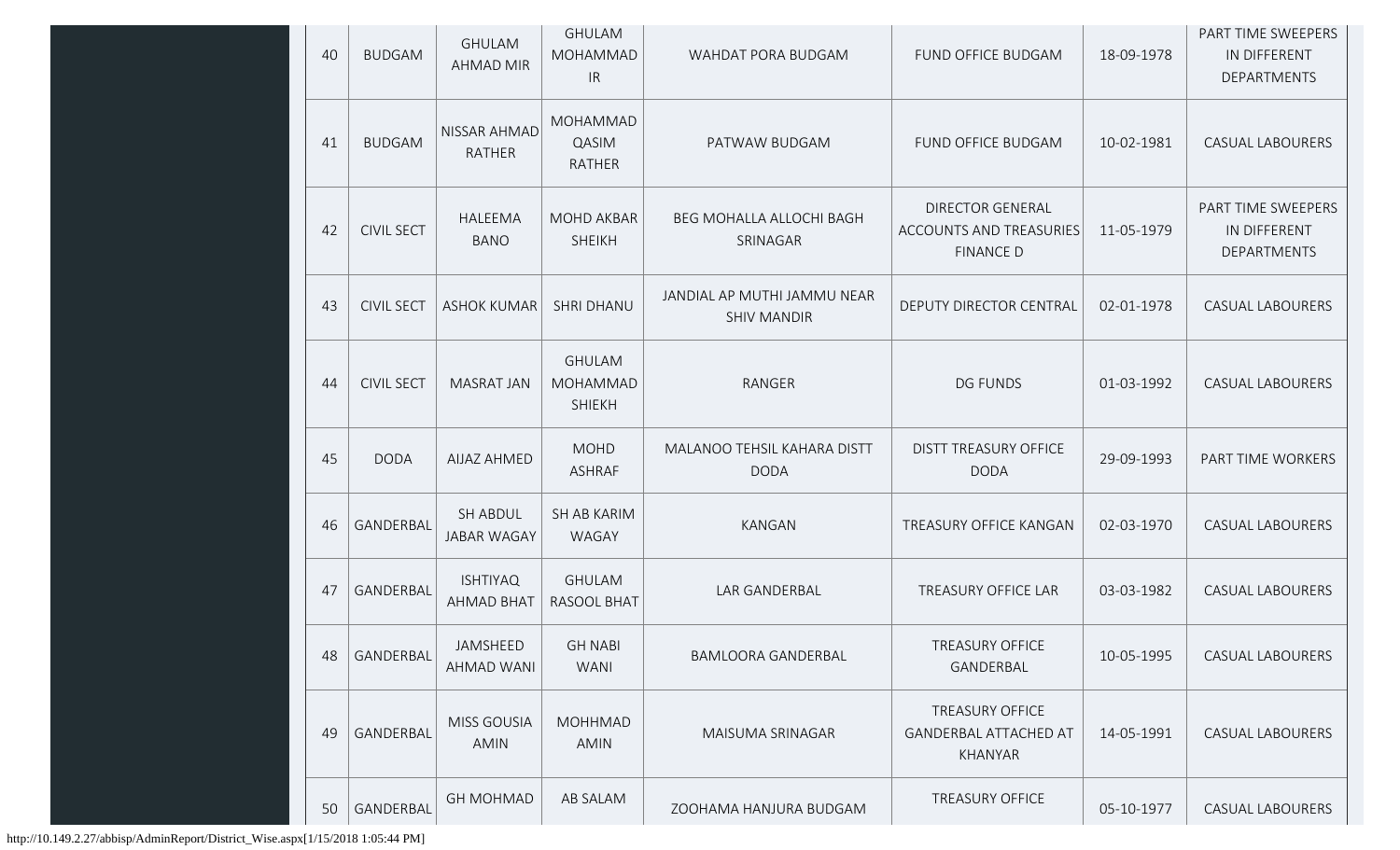|    |              | PARRAY                             | PARRAY                             |                                                          | GANDERBAL                                                          |            |                         |
|----|--------------|------------------------------------|------------------------------------|----------------------------------------------------------|--------------------------------------------------------------------|------------|-------------------------|
| 51 | GANDERBAL    | <b>BILAL AHMAD</b><br><b>MALLA</b> | MOHAMMAD<br>SULTAN<br><b>MALLA</b> | FATEHPORA GANDERBAL                                      | FUND OFFICE GANDERBAL                                              | 01-05-1990 | CASUAL LABOURERS        |
| 52 | JAMMU        | <b>GULSHAN</b><br>KUMAR            | PURAN<br>CHAND                     | PACCA KOTHA TEH HIRANAGAR DISTT<br><b>KATHUA</b>         | ADDITIONAL<br><b>COMMISSIONER</b><br>COMMERCIAL TAXES ADM<br>JAMMU | 25-04-1991 | <b>CASUAL LABOURERS</b> |
| 53 | JAMMU        | <b>KULDEEP RAJ</b>                 | <b>MANSA RAM</b>                   | CHHAN LAL DIN TEH MARHEEN DISTT<br><b>KATHUA</b>         | ADDITIONAL<br><b>COMMISSIONER</b><br>COMMERCIAL TAXES ADM<br>JAMMU | 11-05-1979 | <b>CASUAL LABOURERS</b> |
| 54 | JAMMU        | <b>NASIR HUSSAIN</b>               | <b>MOHD ISHAQ</b><br><b>KEEN</b>   | VIDHATA NAGAR NARWAL BATHINDI<br><b>JAMMU</b>            | ADDITIONAL<br>COMMISSIONER<br>COMMERCIAL TAXES ADM<br>JAMMU        | 30-10-1994 | <b>CASUAL LABOURERS</b> |
| 55 | JAMMU        | <b>SHAHID ALI</b>                  | <b>GHULAM</b><br><b>MOHD</b>       | <b>GULMARG COLONY NEAR SHIA</b><br>MASJID BATHINDI JAMMU | ADDITIONAL<br>COMMISSIONER<br>COMMERCIAL TAXES ADM<br>JAMMU        | 02-03-1992 | <b>CASUAL LABOURERS</b> |
| 56 | <b>JAMMU</b> | MOHD ALTAF                         | <b>WALI MOHD</b>                   | TOPA DODAJ DISTT RAJOURI TEH<br>DARHAL                   | ADDITIONAL<br>COMMISSIONER<br>COMMERCIAL TAXES ADM<br>JAMMU        | 10-11-1995 | <b>CASUAL LABOURERS</b> |
| 57 | JAMMU        | <b>VIKRAM</b><br><b>KUMAR</b>      | <b>BODH RAJ</b>                    | <b>BAHU FORT JAMMU</b>                                   | ADDITIONAL<br>COMMISSIONER<br>COMMERCIAL TAXES ADM<br>JAMMU        | 16-09-1984 | <b>CASUAL LABOURERS</b> |
|    |              |                                    |                                    |                                                          |                                                                    |            |                         |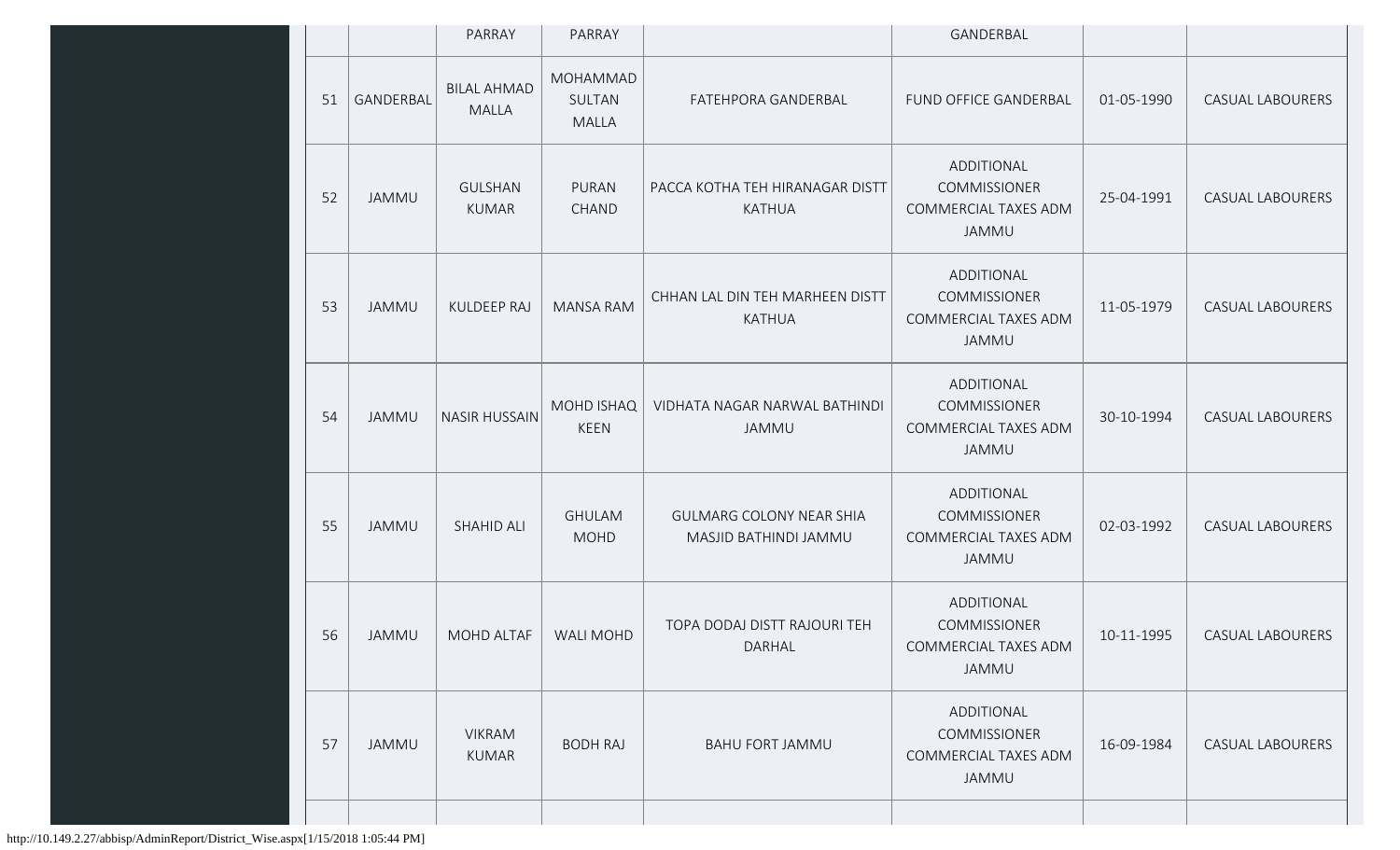| 58 | JAMMU        | <b>HARRISON</b><br><b>DAVID</b> | <b>DAVID</b><br><b>MATTOO</b>      | HNO381 RESIDENCY ROAD CHRISTIAN<br>COLONY JAMMU | DY DIRECTOR AUDIT AND<br><b>INSPECTION JAMMU</b>  | 03-03-1992 | <b>CASUAL LABOURERS</b>                                        |
|----|--------------|---------------------------------|------------------------------------|-------------------------------------------------|---------------------------------------------------|------------|----------------------------------------------------------------|
| 59 | JAMMU        | RAKESH<br>SHARMA                | KARTAR<br>CHAND<br>SHARMA          | H NO 46 SECTOR 02 GANGA NAGAR<br>BANTALAB JAMMU | DY DIRECTOR AUDIT AND<br><b>INSPECTION JAMMU</b>  | 13-07-1992 | <b>CASUAL LABOURERS</b>                                        |
| 60 | JAMMU        | SUDESH<br><b>KUMAR</b>          | <b>TARA CHAND</b>                  | WARD NO 02 UCHA PIND BILLAWAR<br><b>KATHUA</b>  | DY DIRECTOR AUDIT AND<br><b>INSPECTIONS JAMMU</b> | 06-04-1991 | <b>CASUAL LABOURERS</b>                                        |
| 61 | <b>JAMMU</b> | RAM LAL                         | <b>DHANI RAM</b>                   | WARD NO 67 AMIT NAGAR MUTHI<br>JAMMU            | DY DIRECTOR AUDIT AND<br><b>INSPECTIONS JAMMU</b> | 02-01-1965 | <b>CASUAL LABOURERS</b>                                        |
| 62 | <b>JAMMU</b> | <b>RITA GILL</b>                | SADIQ                              | HOUSE NO 153 GALI NO 6 NEW PLOT<br>JAMMU        | STATE LIFE INSURANCE<br>JAMMU                     | 24-12-1978 | PART TIME WORKERS                                              |
| 63 | <b>JAMMU</b> | <b>MOHINDER</b><br>PAL          | <b>AMAR NATH</b>                   | VILLAGE LAMBERI TEHSIL NOWSHERA                 | MIGRANT CELL JAMMU                                | 01-05-1967 | <b>CASUAL LABOURERS</b>                                        |
| 64 | JAMMU        | <b>KARAM GILL</b>               | <b>KALA GILL</b>                   | NEW PLOT REHARI MOHALA                          | JK FUNDS ORG                                      | 28-04-1978 | PART TIME WORKERS                                              |
| 65 | <b>JAMMU</b> | <b>JYOTI</b>                    | <b>NIRMAL</b>                      | PALOURA THATHAR                                 | AO GP FUNDS JAMMU                                 | 01-01-1993 | <b>DAILY RATED</b><br>WORKERS/WORK<br><b>CHARGED EMPLOYEES</b> |
| 66 | JAMMU        | <b>KHEM RAJ</b>                 | <b>KASTURI LAL</b>                 | DISTRICT FUND OFFICE SARWAL<br>JAMMU            | GP FUND OFFICE SARWAL<br>JAMMU                    | 15-02-1967 | <b>CASUAL LABOURERS</b>                                        |
| 67 | <b>JAMMU</b> | <b>VINITA KUMARI</b>            | <b>ASHOK</b><br><b>KUMAR</b>       | H NO 150 OLD JANIPUR TALLI MORH                 | CAO DISTRICT FUNDS OFIICE<br>JAMMU                | 24-01-1986 | CASUAL LABOURERS                                               |
| 68 | KARGIL       | <b>MOHD ALI</b>                 | <b>HAJI MOHD</b><br><b>HUSSAIN</b> | THANGDUMBUR SANKOO                              | TO SANKOO                                         | 01-03-1989 | CASUAL LABOURERS                                               |
| 69 | KARGIL       | <b>MOHD ISSA</b>                | MOHAMMAD<br><b>TAQI</b>            | <b>CHIKTAN KARGIL</b>                           | CHIKTAN KARGIL                                    | 03-04-1985 | CASUAL LABOURERS                                               |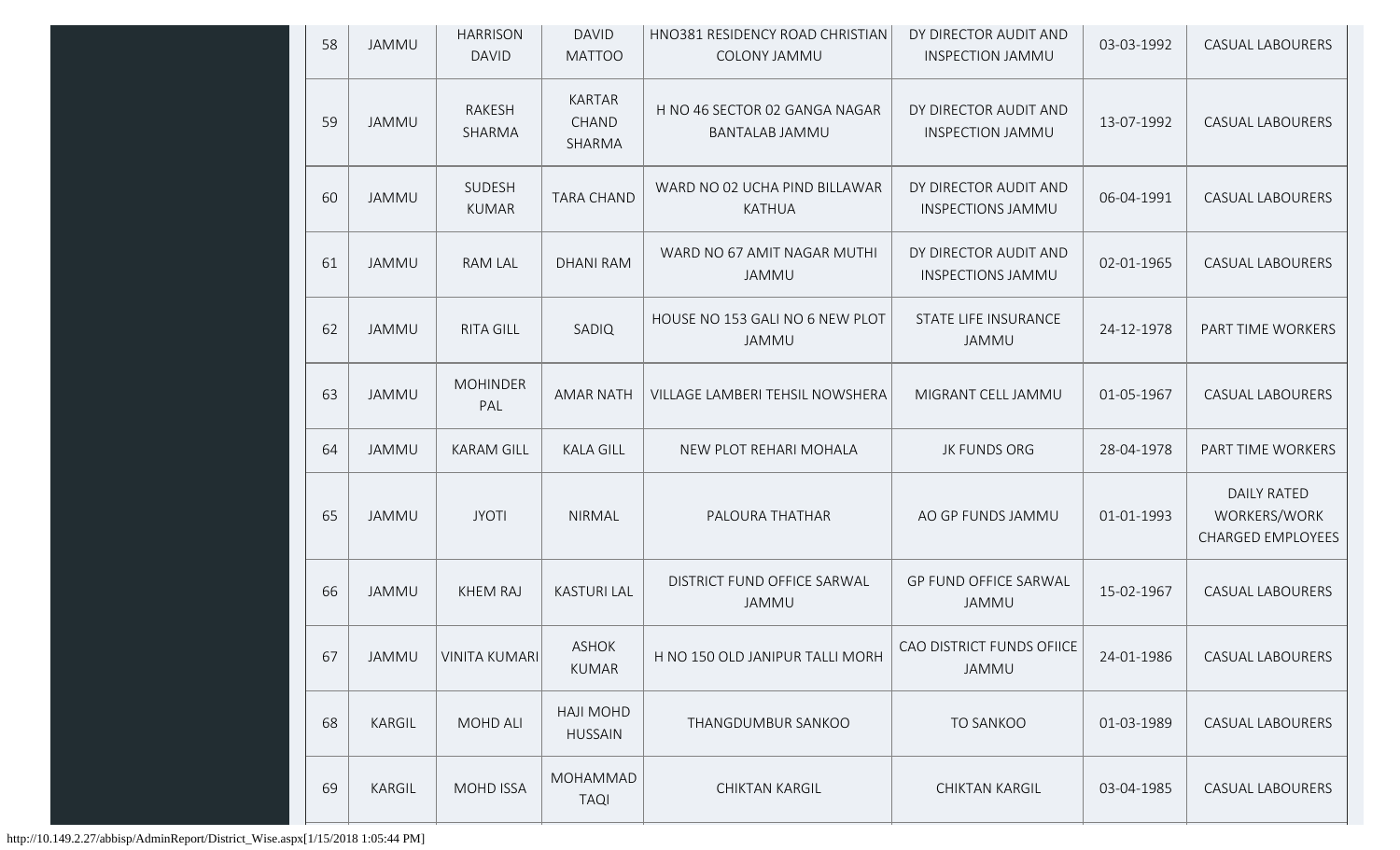| 70 | <b>KARGIL</b> | <b>MOHD ILYAS</b>               | <b>ALI MIR</b>                    | THROUNGOUS DRASS          | ATO DRASS                                 | 04-05-1989 | <b>CASUAL LABOURERS</b>                                        |
|----|---------------|---------------------------------|-----------------------------------|---------------------------|-------------------------------------------|------------|----------------------------------------------------------------|
| 71 | <b>KARGIL</b> | LIYAQAT ALI                     | <b>MOHD ISSA</b><br><b>BAKSHI</b> | <b>TAISURU PANIKHAR</b>   | <b>DISTRICT TREASURY KARGIL</b>           | 02-04-1983 | <b>CASUAL LABOURERS</b>                                        |
| 72 | <b>KARGIL</b> | ZAHRA BANOO                     | <b>MOHD</b><br><b>HASSAN</b>      | <b>UMBA YOULJUK</b>       | <b>DISTRICT TREASURY OFFICE</b><br>KARGIL | 01-01-1963 | <b>CASUAL LABOURERS</b>                                        |
| 73 | <b>KARGIL</b> | MOHAMMAD<br><b>HASSAN</b>       | <b>FIDA ALI</b>                   | <b>MINJI KARGIL</b>       | <b>DISTRICT FUND OFFICE</b><br>KARGIL     | 15-11-1979 | <b>CASUAL LABOURERS</b>                                        |
| 74 | <b>KATHUA</b> | <b>JOGINDER</b><br><b>KUMAR</b> | SOBA RAM                          | WARD NO 5 AMWALA RAMKOTE  | <b>TREASURY RAMKOTE</b>                   | 04-02-1990 | PART TIME WORKERS                                              |
| 75 | <b>KATHUA</b> | <b>CHARAN DASS</b>              | <b>DUNI CHAND</b>                 | <b>BILAWAR</b>            | TREASURY BILLAWAR                         | 11-07-1964 | <b>DAILY RATED</b><br>WORKERS/WORK<br><b>CHARGED EMPLOYEES</b> |
| 76 | <b>KATHUA</b> | <b>GOURAB</b><br><b>KUMAR</b>   | <b>BABU RAM</b>                   | WARD NO 15 PATEL NAGAR    | WARD NO 15 PATEL NAGAR                    | 04-03-1988 | PART TIME SWEEPERS<br>IN DIFFERENT<br><b>DEPARTMENTS</b>       |
| 77 | <b>KATHUA</b> | PANKAJ<br>SHARMA                | <b>FAQIR CHAND</b><br>SHARMA      | RAGHUNATHPUR HIRANAGAR    | TREASURY HIRANAGAR                        | 12-08-1996 | <b>CASUAL LABOURERS</b>                                        |
| 78 | <b>KATHUA</b> | PARDUMNA<br><b>DEVI</b>         | SANJEEVAN<br><b>SINGH</b>         | <b>VPO HUTT</b>           | TREASURY OFFICE BASOHLI                   | 18-03-1971 | PART TIME WORKERS                                              |
| 79 | KISHATWAR     | <b>SHOKET ALI</b>               | <b>GH HUSSAIN</b>                 | PHALGAM SIGDI             | PWD CHATROO                               | 05-06-1996 | <b>CASUAL LABOURERS</b>                                        |
| 80 | KISHATWAR     | SHAHNAWAZ<br><b>AHMED MALIK</b> | <b>GH MUSTAFA</b><br><b>MALIK</b> | NEAR JAMIA MASJID CHATROO | PWD CHATROO                               | 05-09-1986 | <b>CASUAL LABOURERS</b>                                        |
| 81 | KISHATWAR     | MOHD YASEEN<br><b>RESHI</b>     | <b>GH QADIR</b><br>RESHI          | DELLAR CHATROO            | PWD CHATROO                               | 29-06-1980 | <b>CASUAL LABOURERS</b>                                        |
|    |               |                                 |                                   |                           |                                           |            |                                                                |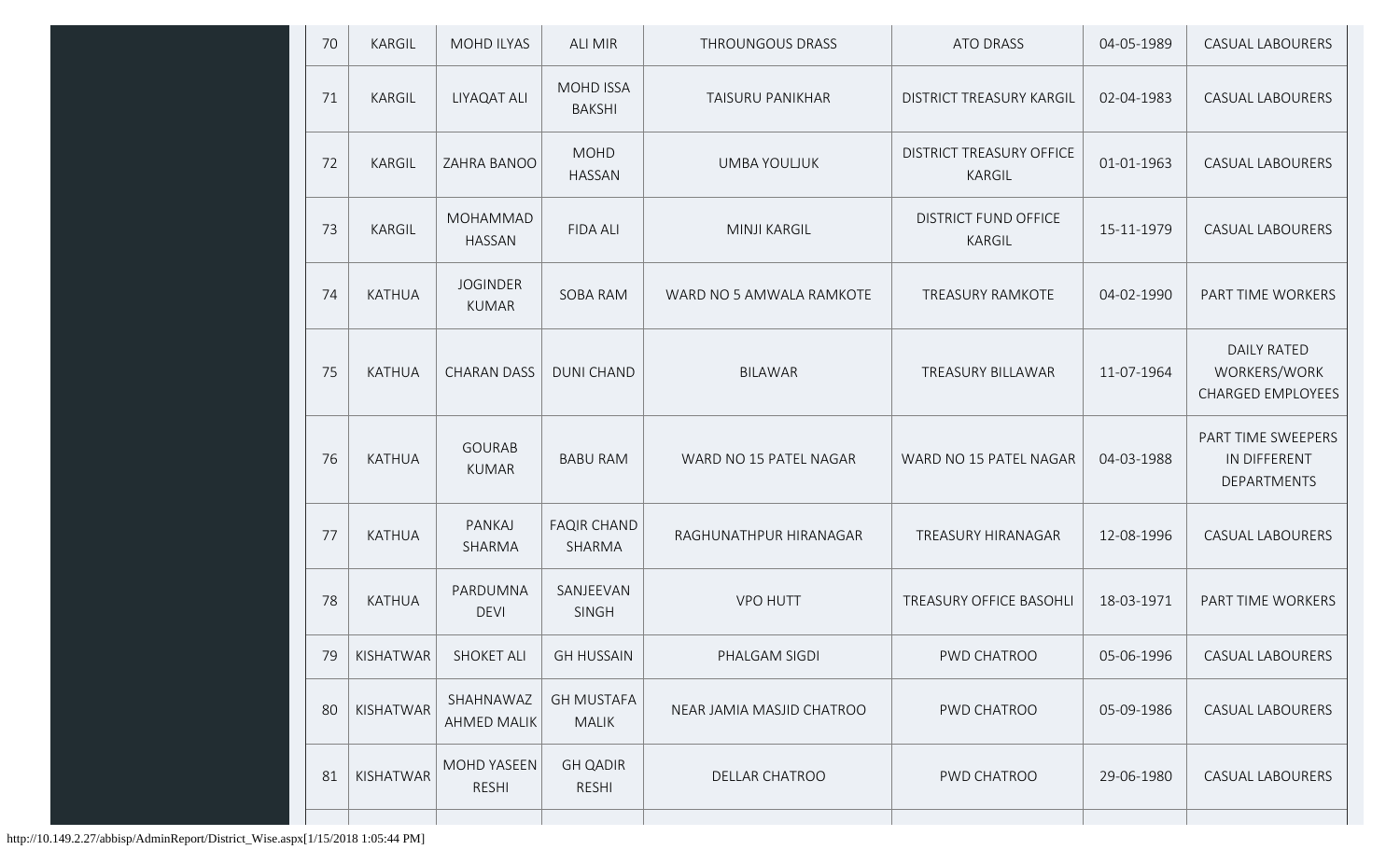| 82 | KISHATWAR        | <b>GH MOHD</b><br><b>MOCHI</b> | <b>KHAZAR</b><br><b>MOCHI</b>   | NARYAN CHINGAM           | PWD CHATROO | 07-04-1957 | <b>CASUAL LABOURERS</b> |
|----|------------------|--------------------------------|---------------------------------|--------------------------|-------------|------------|-------------------------|
| 83 | KISHATWAR        | <b>FIRDOOS</b><br>AHMED        | <b>GH AHMED</b><br><b>RESHI</b> | <b>DELLAR CHATROO</b>    | PWD CHATROO | 07-02-1985 | <b>CASUAL LABOURERS</b> |
| 84 | <b>KISHATWAR</b> | ABDUL<br>QAYOOM                | <b>GH NABI</b><br>CHOPAN        | PHALGAM SIGDI            | PWD CHATROO | 03-03-1992 | <b>CASUAL LABOURERS</b> |
| 85 | KISHATWAR        | MAQBOOL<br><b>HUSSAIN</b>      | <b>GHULAM</b><br>AHMED          | <b>DELLAR CHATROO</b>    | PWD CHATROO | 02-02-1981 | <b>CASUAL LABOURERS</b> |
| 86 | KISHATWAR        | KHURSHEED<br>AHMED             | <b>ABDUL FATAH</b>              | <b>KURYA PULL FILLER</b> | PWD CHATROO | 14-04-1984 | <b>CASUAL LABOURERS</b> |
| 87 |                  | KISHATWAR   SHABIR AHMED       | <b>ABDUL GANI</b>               | PHALGAM SIGDI            | PWD CHATROO | 12-07-1981 | <b>CASUAL LABOURERS</b> |
| 88 |                  | KISHATWAR   SHABIR AHMED       | ABDUL<br><b>RASHID</b>          | <b>BHATA SIGDI</b>       | PWD CHATROO | 18-10-1994 | <b>CASUAL LABOURERS</b> |
| 89 | KISHATWAR        | <b>GH NABI</b>                 | <b>MOHAMDOO</b><br><b>RESHI</b> | RESHIPURA CHATROO        | PWD CHATROO | 02-03-1960 | SEASONAL LABOURERS      |
| 90 | KISHATWAR        | <b>ABDUL RASHID</b>            | <b>ABDUL GANI</b>               | SERI SIGDI               | PWD CHATROO | 04-03-1969 | <b>CASUAL LABOURERS</b> |
| 91 | <b>KISHATWAR</b> | <b>FIDA HUSSAIN</b>            | <b>LASSA LONE</b>               | LONEPORA DADPETH         | PWD CHATROO | 17-03-1990 | <b>CASUAL LABOURERS</b> |
| 92 | KISHATWAR        | <b>MOHD RAFIQ</b><br>PAHLOO    | <b>GH ALI</b>                   | PHALGAM SIGDI            | PWD CHATROO | 07-10-1971 | <b>CASUAL LABOURERS</b> |
| 93 | KISHATWAR        | <b>SATAR DIN</b>               | <b>TAJ DIN</b>                  | <b>HATHIKHOW SIGDI</b>   | PWD CHATROO | 15-12-1981 | <b>CASUAL LABOURERS</b> |
| 94 |                  | KISHATWAR   SHABIR AHMED       | ABDUL<br>RASHID                 | PHALGAM SIGDI            | PWD CHATROO | 15-04-1982 | <b>CASUAL LABOURERS</b> |
| 95 | KISHATWAR        | AYAZ AHMED                     | <b>MOHD AHSAN</b>               | MALIK NAR CHATROO        | PWD CHATROO | 04-05-1976 | CASUAL LABOURERS        |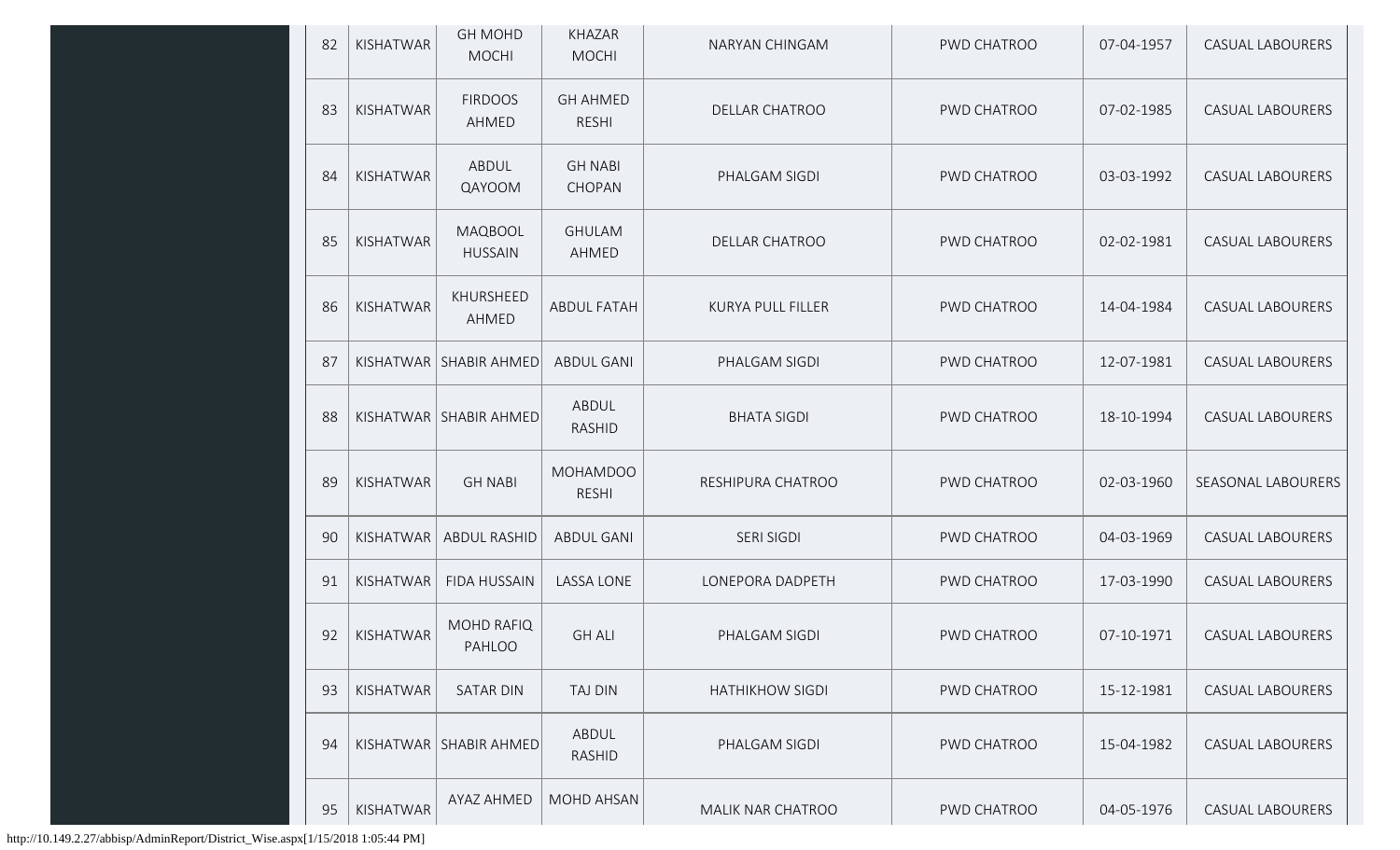|     |                 | <b>MALIK</b>                          | <b>MALIK</b>                           |                             |             |            |                                                                |
|-----|-----------------|---------------------------------------|----------------------------------------|-----------------------------|-------------|------------|----------------------------------------------------------------|
| 96  | KISHATWAR       | <b>MOHD SHAFI</b>                     | <b>KARAM DIN</b>                       | BUMALPURA GURINAL CHATROO   | PWD CHATROO | 23-04-1977 | SEASONAL LABOURERS                                             |
| 97  | KISHATWAR       | <b>SABIR HUSSAIN</b><br>CHOPAN        | <b>ABDUL RAZAK</b><br>CHOPAN           | PHALGAM SIGDI               | PWD CHATROO | 17-08-1983 | <b>CASUAL LABOURERS</b>                                        |
| 98  | KISHATWAR       | <b>KHURSHID</b><br><b>AHMAD</b>       | <b>ABDUL LATIF</b>                     | <b>KURYA FILLER</b>         | PWD CHATROO | 07-02-1988 | SEASONAL LABOURERS                                             |
| 99  | KISHATWAR       | <b>MUKESH</b><br><b>KUMAR</b>         | <b>MOHAN LAL</b>                       | CHINGAM CHATROO             | PWD CHATROO | 21-03-1990 | <b>CASUAL LABOURERS</b>                                        |
| 100 | KISHATWAR       | <b>MOHD AYUB</b><br><b>MALIK</b>      | ABDUL<br><b>GAFFAR</b><br><b>MALIK</b> | NARYAN CHATROO              | PWD CHATROO | 01-12-1984 | <b>CASUAL LABOURERS</b>                                        |
| 101 | KISHATWAR       | <b>HABIB</b>                          | SARDAROO                               | UDIL GUJRAN CHATROO         | PWD CHATROO | 13-02-1976 | SEASONAL LABOURERS                                             |
| 102 | KISHATWAR       | <b>TAHIR</b><br>QAYOOM<br><b>WANI</b> | ABDUL<br>QAYOOM<br><b>WANI</b>         | <b>CHANOTE BHADERWAH</b>    | PWD CHATROO | 16-12-1983 | <b>DAILY RATED</b><br>WORKERS/WORK<br><b>CHARGED EMPLOYEES</b> |
| 103 | KISHATWAR       | ABDUL<br>KAREEM<br>KASANA             | <b>NOOR DIN</b><br><b>KASANA</b>       | UDIL GUJRAN CHATROO         | PWD CHATROO | 18-02-1975 | SEASONAL LABOURERS                                             |
|     | 104   KISHATWAR | <b>MOHD IQBALL</b><br><b>RESHI</b>    | <b>GH AHMED</b><br>RESHI               | <b>DELLAR CHATROO</b>       | PWD CHATROO | 12-02-1982 | <b>CASUAL LABOURERS</b>                                        |
| 105 | KISHATWAR       | <b>GH HASSAN</b><br><b>RESHI</b>      | <b>MOHD</b><br>ANWAR                   | RESHIPURA SINGHPURA CHATROO | PWD CHATROO | 13-06-1973 | <b>CASUAL LABOURERS</b>                                        |
| 106 | KISHATWAR       | MOHD IQBAL<br><b>RESHI</b>            | <b>GH QADIR</b><br><b>RESHI</b>        | <b>DELLAR CHATROO</b>       | PWD CHATROO | 25-02-1978 | <b>CASUAL LABOURERS</b>                                        |
|     |                 |                                       |                                        |                             |             |            |                                                                |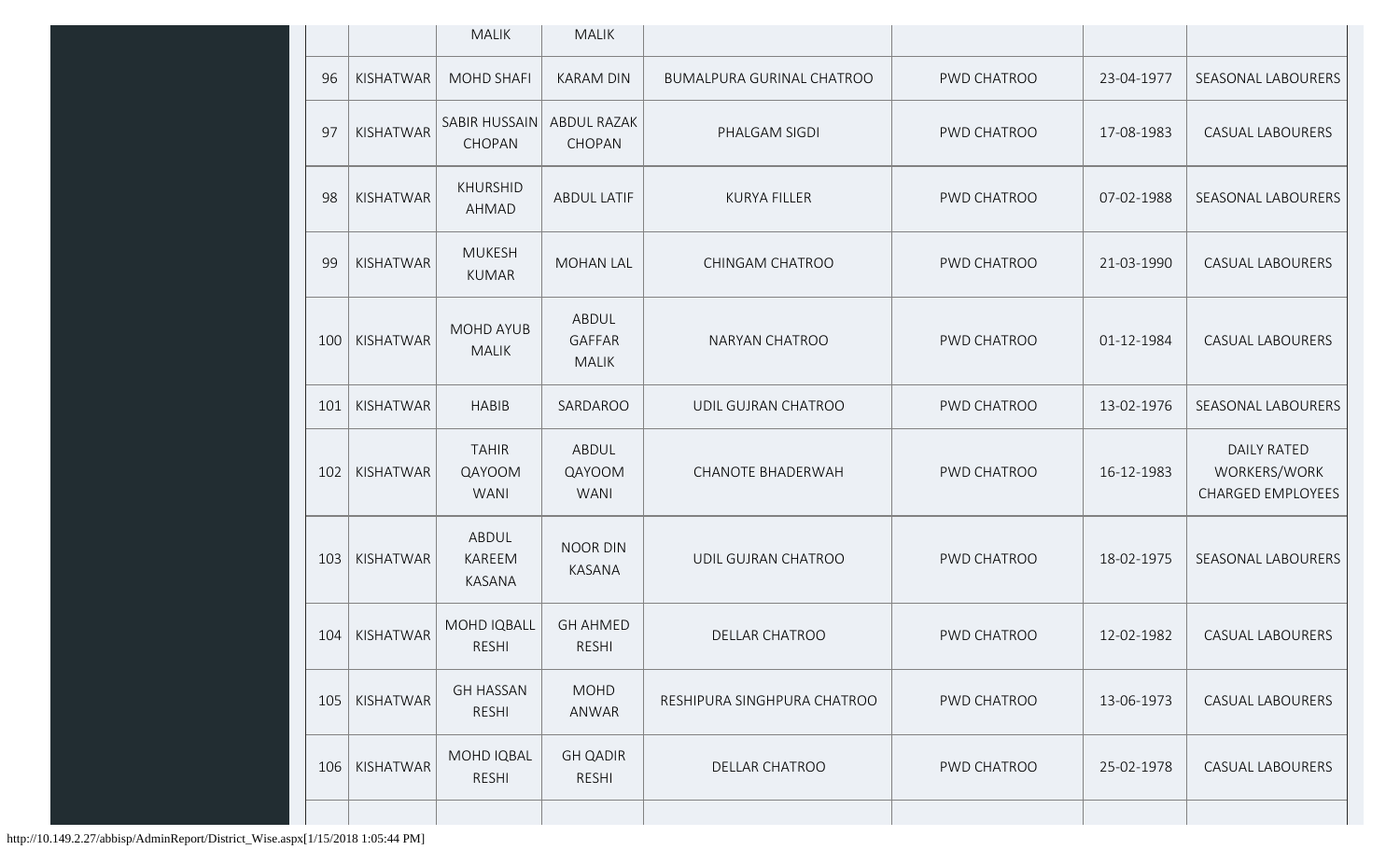| 107 | KISHATWAR | <b>ADIL HUSSAIN</b>            | <b>AMIR SHAH</b>                        | <b>BHATA SIGDI</b>          | PWD CHATROO        | 12-11-1979 | CASUAL LABOURERS                                               |
|-----|-----------|--------------------------------|-----------------------------------------|-----------------------------|--------------------|------------|----------------------------------------------------------------|
| 108 | KISHATWAR | <b>JAVEED IQBAL</b>            | ABDUL<br><b>RAHMAN</b>                  | DELLAR CHATROO              | PWD CHATROO        | 05-01-1980 | <b>CASUAL LABOURERS</b>                                        |
| 109 | KISHATWAR | ZAHOOR DIN<br><b>SHAH</b>      | RAZA MOHD                               | SYED MOHALLA FELLER         | PWD CHATROO        | 17-04-1970 | <b>CASUAL LABOURERS</b>                                        |
| 110 | KISHATWAR | <b>MOHD SHAFI</b><br>KASANA    | <b>MANGOO</b><br><b>KASANA</b>          | UDIL GUJRAN CHATROO         | PWD CHATROO        | 20-03-1976 | <b>SEASONAL LABOURERS</b>                                      |
| 111 | KISHATWAR | RAHAT RASHID<br><b>SHEIKH</b>  | ABDUL<br><b>RASHID</b><br><b>SHEIKH</b> | HIDYAL KISHTWAR             | PWD CHATROO        | 19-03-1989 | <b>DAILY RATED</b><br>WORKERS/WORK<br><b>CHARGED EMPLOYEES</b> |
| 112 | KISHATWAR | <b>GH MOHD</b><br><b>NAIK</b>  | <b>MOHD</b><br><b>SHABAN NAIK</b>       | RESHIPURA CHATROO           | PWD CHATROO        | 05-06-1973 | SEASONAL LABOURERS                                             |
| 113 | KISHATWAR | <b>MOHD KASHIF</b>             | <b>MOHD</b><br>YOUSUF                   | FELLER THAKRIE              | PWD CHATROO        | 13-09-1989 | <b>CASUAL LABOURERS</b>                                        |
| 114 | KISHATWAR | MOHD QASIM                     | HALEEM<br>KASANA                        | UDIL GUJRAN CHATROO         | PWD CHATROO        | 13-01-1969 | SEASONAL LABOURERS                                             |
| 115 |           | KISHATWAR   MOHD ASHRAF        | <b>GH MOHD</b><br>HAJAM                 | <b>BHATA SIGDI</b>          | PWD CHATROO        | 05-03-1998 | CASUAL LABOURERS                                               |
| 116 | KISHATWAR | <b>ASHAQ</b><br><b>HUSSAIN</b> | MOHD AKBAR<br><b>WANI</b>               | WANI MOHALLA FELLER CHATROO | PWD CHATROO        | 22-10-1980 | CASUAL LABOURERS                                               |
| 117 |           | KISHATWAR   RAJESH KUMAR       | <b>BRAHMA</b><br><b>NAND</b>            | DADPETH                     | <b>PWD CHATROO</b> | 27-03-1984 | <b>CASUAL LABOURERS</b>                                        |
| 118 | KISHATWAR | <b>SHAMAS DIN</b>              | <b>MOHD AKBAR</b>                       | <b>MANGTHALA THAKRIE</b>    | PWD CHATROO        | 01-10-1975 | <b>CASUAL LABOURERS</b>                                        |
|     |           | <b>MOHD</b>                    | MOHD SHAFI                              |                             |                    |            |                                                                |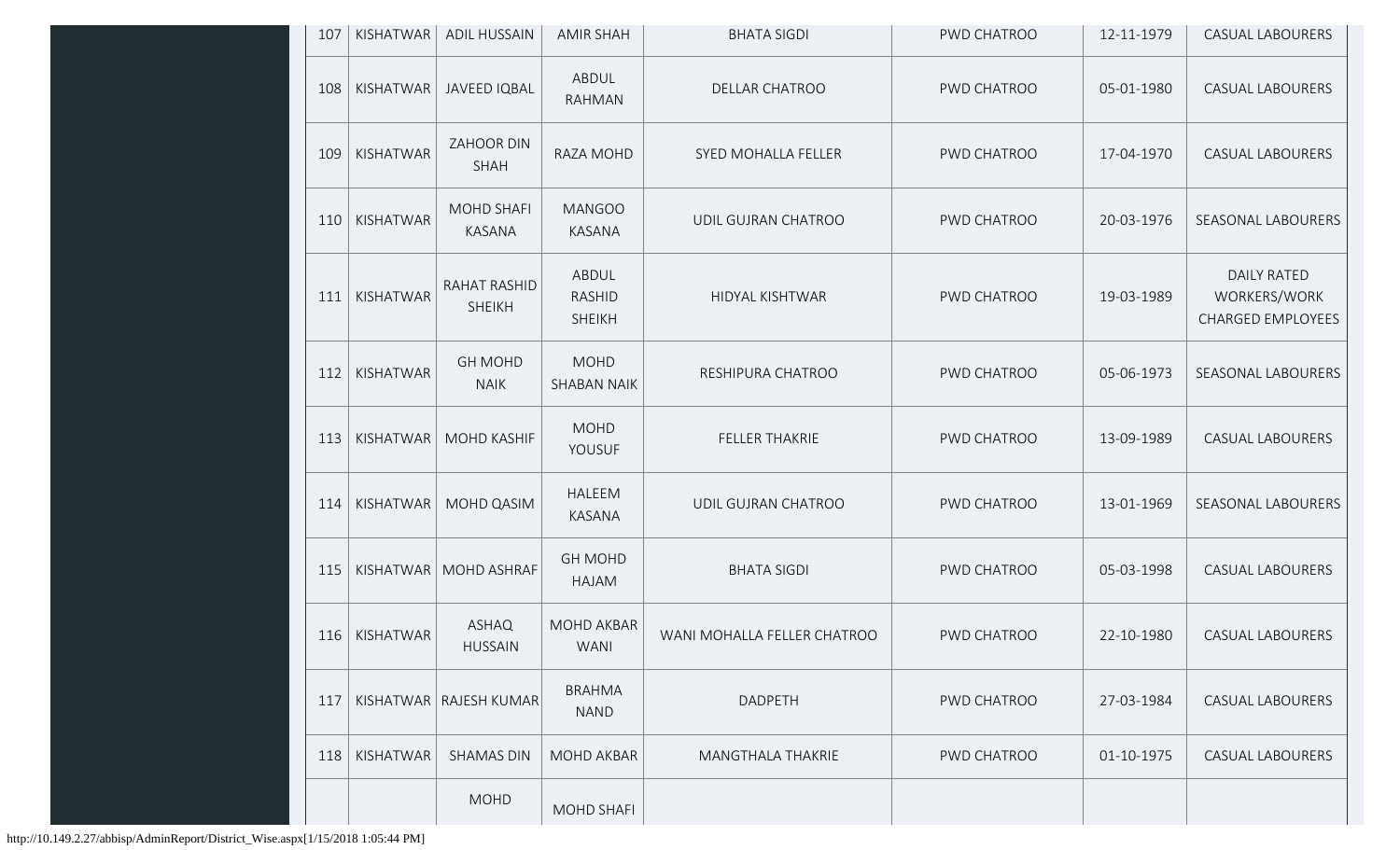| 119 | KISHATWAR | <b>HUSSAIN</b><br><b>MOCHI</b>           | <b>MOCHI</b>                                  | ZELLA CHATROO           | PWD CHATROO | 03-07-1985 | <b>CASUAL LABOURERS</b>                                        |
|-----|-----------|------------------------------------------|-----------------------------------------------|-------------------------|-------------|------------|----------------------------------------------------------------|
| 120 | KISHATWAR | SYED MOHD<br><b>HUAASIN</b>              | RAZA MOHD<br>SHAH                             | FILLER THAKRIE KISHTWAR | PWD CHATROO | 14-04-1981 | <b>CASUAL LABOURERS</b>                                        |
| 121 | KISHATWAR | RAJ KUMAR                                | <b>RAM KRISHAN</b>                            | DHARBADAN THAKRIE       | PWD CHATROO | 19-03-1985 | <b>CASUAL LABOURERS</b>                                        |
| 122 | KISHATWAR | <b>IRSHAD</b><br>AHMED                   | PEER BAKSH<br><b>BUMAL</b>                    | UDIL GUJRAN CHATROO     | PWD CHATROO | 10-02-1984 | <b>CASUAL LABOURERS</b>                                        |
| 123 | KISHATWAR | ABDUL<br><b>REHMAN</b><br>MANGNU         | <b>MANGTA</b><br>MANGNU                       | RESHIPURA CHATROO       | PWD CHATROO | 11-04-1983 | <b>CASUAL LABOURERS</b>                                        |
| 124 | KISHATWAR | <b>KAWAL</b><br><b>KRISHAN</b><br>SHARMA | <b>LAL CHAND</b>                              | DADPETH                 | PWD CHATROO | 01-09-1972 | <b>DAILY RATED</b><br>WORKERS/WORK<br><b>CHARGED EMPLOYEES</b> |
| 125 | KISHATWAR | ABRAR AHMED                              | <b>MOHD</b><br><b>IBRIHAM</b><br><b>MALIK</b> | MALIKNAR CHATROO        | PWD CHATROO | 01-03-1994 | <b>CASUAL LABOURERS</b>                                        |
| 126 | KISHATWAR | <b>FIRDOUS</b><br>AHMED                  | <b>MOHD</b><br><b>MUNWAR</b>                  | <b>DELLAR CHATROO</b>   | PWD CHATROO | 08-02-1978 | <b>CASUAL LABOURERS</b>                                        |
| 127 | KISHATWAR | <b>GHULAM NABI</b>                       | NARSULLA<br>CHAPOO                            | PHALGAM SIGDI           | PWD CHATROO | 17-03-1976 | <b>CASUAL LABOURERS</b>                                        |
| 128 | KISHATWAR | <b>GH MOHD</b>                           | <b>GH RASOOL</b><br><b>RESHI</b>              | <b>DELLAR CHATROO</b>   | PWD CHATROO | 08-01-1975 | <b>CASUAL LABOURERS</b>                                        |
| 129 |           | KISHATWAR BASHIR AHMED                   | <b>BAKSHA</b>                                 | URINGHAD CHATROO        | PWD CHATROO | 27-03-1976 | SEASONAL LABOURERS                                             |
| 130 | KISHATWAR | <b>MUSHTAQ</b><br><b>AHMED WANI</b>      | AZIZ MOHD<br><b>WANI</b>                      | WANIPURA CHATROO        | PWD CHATROO | 06-02-1987 | <b>CASUAL LABOURERS</b>                                        |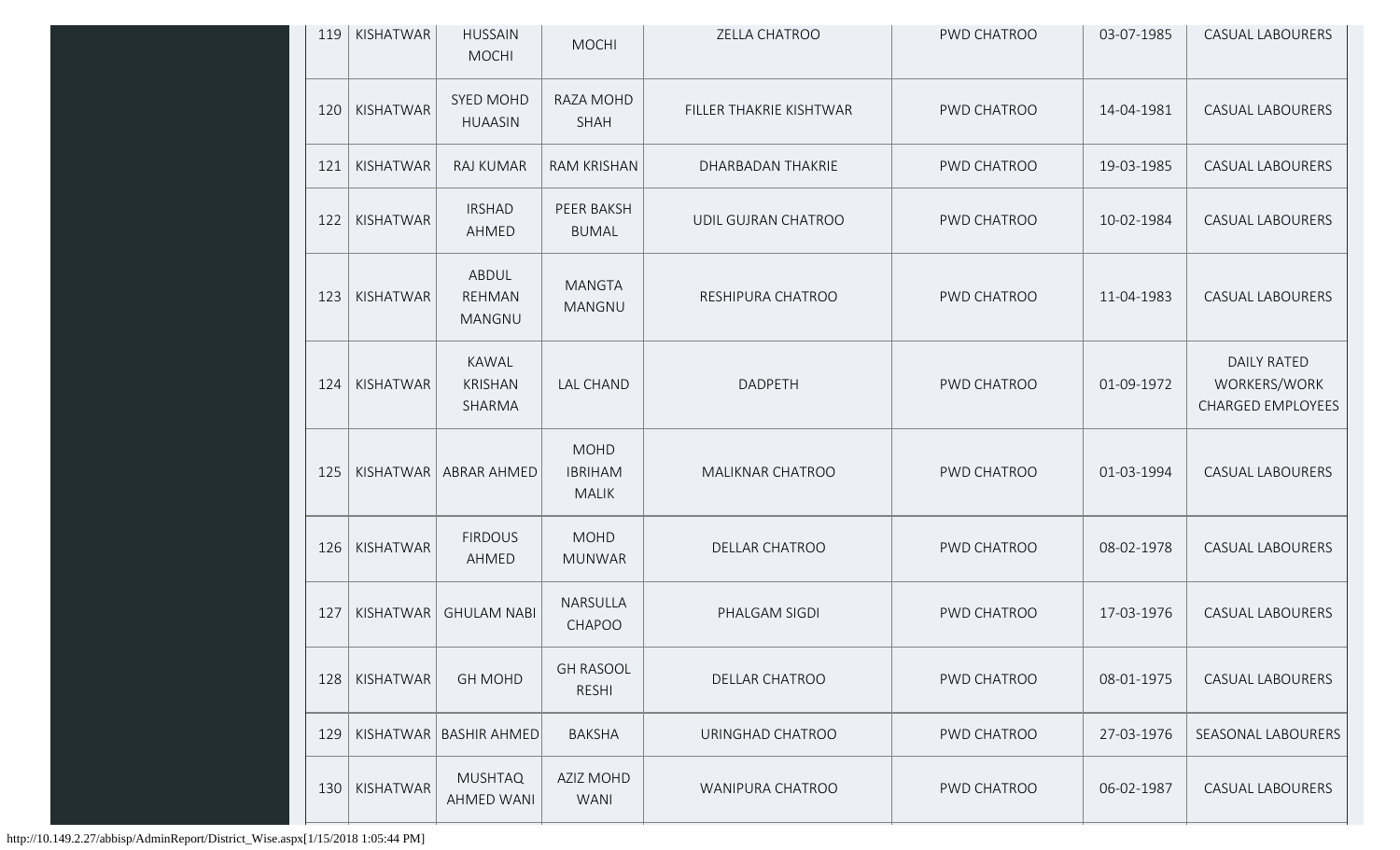| 131 | KISHATWAR | <b>MOHD ABASS</b><br><b>GANIE</b>      | <b>GH HAIDER</b><br><b>GANIE</b>   | MARKHAL SIGDI MOOLCHITTER                       | PWD CHATROO | 28-04-1984 | <b>CASUAL LABOURERS</b>                                        |
|-----|-----------|----------------------------------------|------------------------------------|-------------------------------------------------|-------------|------------|----------------------------------------------------------------|
| 132 | KISHATWAR | <b>MOHD</b><br>RAMZAN<br><b>SHEIKH</b> | <b>KHUSH MOHD</b><br><b>SHEIKH</b> | <b>DAJJA PALMAR</b>                             | PWD CHATROO | 10-10-1976 | <b>DAILY RATED</b><br>WORKERS/WORK<br><b>CHARGED EMPLOYEES</b> |
| 133 | KISHATWAR | <b>JAFFER IQBAL</b>                    | <b>GH QADIR</b><br><b>RESHI</b>    | <b>DELLAR CHATROO</b>                           | PWD CHATROO | 13-09-1990 | <b>CASUAL LABOURERS</b>                                        |
| 134 | KISHATWAR | <b>JUMA KASANA</b>                     | <b>NASAR DIN</b>                   | KASANPURA GURINAL CHATROO                       | PWD CHATROO | 12-01-1975 | SEASONAL LABOURERS                                             |
| 135 | KISHATWAR | <b>NOOR DIN</b><br>KHOLI               | <b>HABIB KHOLI</b>                 | UDIL GUJRAN CHATROO                             | PWD CHATROO | 05-10-1976 | SEASONAL LABOURERS                                             |
| 136 | KISHATWAR | <b>MANZOOR</b><br>AHMED                | <b>ABDUL AZIZ</b><br>CHOPAN        | PHALGAM BHATA                                   | PWD CHATROO | 10-11-1989 | <b>CASUAL LABOURERS</b>                                        |
| 137 | KISHATWAR | <b>RUSTUM ALI</b>                      | <b>GH MOHD</b><br>CHOPAN           | SIGDI                                           | PWD CHATROO | 03-01-1979 | <b>CASUAL LABOURERS</b>                                        |
| 138 | KISHATWAR | <b>NASAR DIN</b>                       | <b>JALAL DIN</b>                   | <b>KAKARWAGON SIGDI</b>                         | PWD CHATROO | 17-03-1965 | SEASONAL LABOURERS                                             |
| 139 | KISHATWAR | <b>GH NABI LONE</b>                    | <b>GH QADIR</b><br>LONE            | BEIGHPORA PASSERKOTE INDERWAL<br><b>CHATROO</b> | PWD CHATROO | 07-03-1979 | <b>CASUAL LABOURERS</b>                                        |
| 140 | KISHATWAR | <b>MOHD ISHAQ</b><br><b>SHAH</b>       | <b>MOHD AMIN</b><br><b>SHAH</b>    | FELLER CHATROO                                  | PWD CHATROO | 25-11-1977 | <b>CASUAL LABOURERS</b>                                        |
| 141 | KISHATWAR | ASHAQ<br><b>HUSSAIN</b>                | AB AZIZ RESHI                      | <b>DELLAR CHATROO</b>                           | PWD CHATROO | 15-02-1982 | <b>CASUAL LABOURERS</b>                                        |
| 142 | KISHATWAR | FAROOQ<br><b>AHMED MALIK</b>           | LT ALI MOHD<br><b>MALIK</b>        | SINGHPORA INDERWAL CHATROO                      | PWD CHATROO | 09-03-1978 | <b>CASUAL LABOURERS</b>                                        |
|     |           | SHAKRI                                 | <b>GH AHMED</b>                    |                                                 |             |            |                                                                |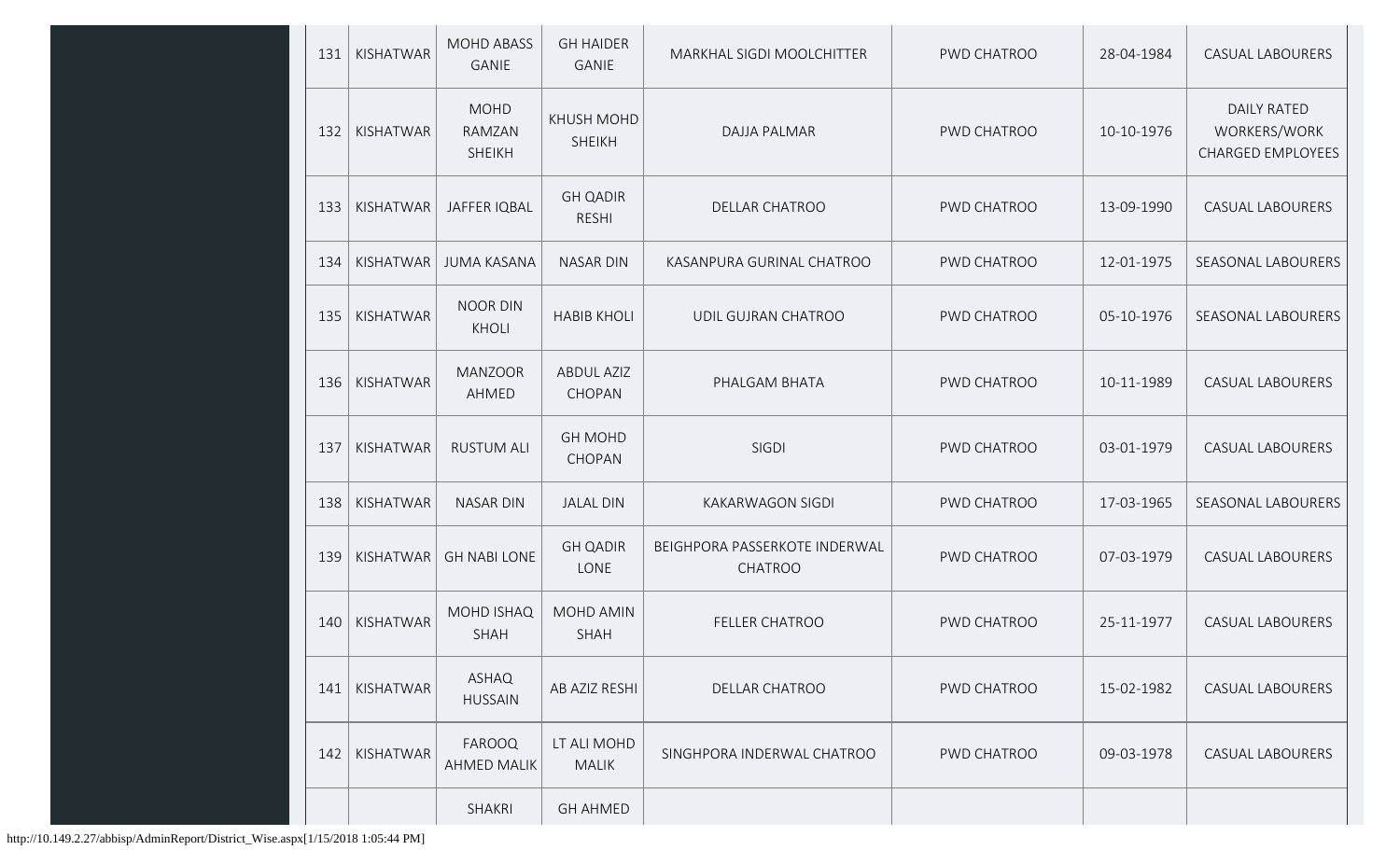| 143 | KISHATWAR        | <b>HUSSAIN RESHI</b>                  | <b>RESHI</b>                       | <b>DELLAR CHATROO</b>          | PWD CHATROO             | 01-03-1990 | <b>CASUAL LABOURERS</b>                           |
|-----|------------------|---------------------------------------|------------------------------------|--------------------------------|-------------------------|------------|---------------------------------------------------|
| 144 |                  | KISHATWAR SHABIR AHMED                | <b>GH MOHD</b>                     | MULLAR CHATROO                 | PWD CHATROO             | 18-02-1989 | <b>CASUAL LABOURERS</b>                           |
| 145 | KISHATWAR        | <b>MOHD SHAFI</b><br><b>RANA</b>      | <b>MOHAMDOO</b><br><b>RANA</b>     | KUCHAL CHATROO                 | PWD CHATROO             | 05-11-1967 | SEASONAL LABOURERS                                |
| 146 | KISHATWAR        | <b>TANVIR</b><br><b>HUSSAIN</b>       | ABDUL<br><b>RASHID</b>             | THAKRIE DHARBADAN              | PWD CHATROO             | 25-10-1987 | <b>CASUAL LABOURERS</b>                           |
| 147 | KISHATWAR        | <b>MOHD</b><br>RAMZAN                 | <b>MOHD IQBAL</b>                  | TRUNGIE LOPARA DACHHAN         | <b>TREASURY DACHHAN</b> | 08-02-1995 | <b>CASUAL LABOURERS</b>                           |
| 148 | KISHATWAR        | SHAMSHER<br><b>SINGH</b>              | PAHALWAN<br><b>SINGH</b>           | <b>GULABGARH PADDER</b>        | <b>TREASURY PADDER</b>  | 25-03-1993 | PART TIME WORKERS                                 |
| 149 | KISHATWAR        | <b>MOHD</b><br>YAQOOB<br><b>HAMAL</b> | <b>FATAH MOHD</b><br><b>HAMAL</b>  | WARD NO. 8 H. NO. 138 KISHTWAR | KISHTWAR TREASURY       | 28-02-1978 | PART TIME SWEEPERS<br>IN DIFFERENT<br>DEPARTMENTS |
| 150 | KISHATWAR        | RAJB UL LAH<br><b>RESHI</b>           | <b>GH MOHD</b><br><b>RESHI</b>     | CHATROO KISHTWAR CHATROO       | TREASURY CHATROO        | 07-04-1963 | PART TIME SWEEPERS<br>IN DIFFERENT<br>DEPARTMENTS |
| 151 | KISHATWAR        | MOHD ASHRAF<br><b>DANAK</b>           | <b>ABDUL RAHIM</b><br><b>DANAK</b> | NOWAPACHI MARWAH               | TREASURY MARWAH         | 25-08-1977 | PART TIME SWEEPERS<br>IN DIFFERENT<br>DEPARTMENTS |
| 152 | <b>KISHATWAR</b> | <b>MANZOOR</b><br><b>HUSSAIN</b>      | <b>GH QAIDER</b>                   | <b>ATHOLI PADDER</b>           | <b>TREASURY PADDER</b>  | 15-12-1977 | PART TIME WORKERS                                 |
| 153 | KISHATWAR        | MOHD ASHRAF<br>RAINA                  | HABIBULLAH<br>RAINA                | ISNHAN WARWAN KISHTWAR         | <b>WARWAN TREASURY</b>  | 15-03-1985 | PART TIME SWEEPERS<br>IN DIFFERENT<br>DEPARTMENTS |
| 154 | KISHATWAR        | PURAN CHAND                           | AMAR CHAND                         | PANJDHARA DACHHAN              | TREASURY DACHHAN        | 03-06-1976 | CASUAL LABOURERS                                  |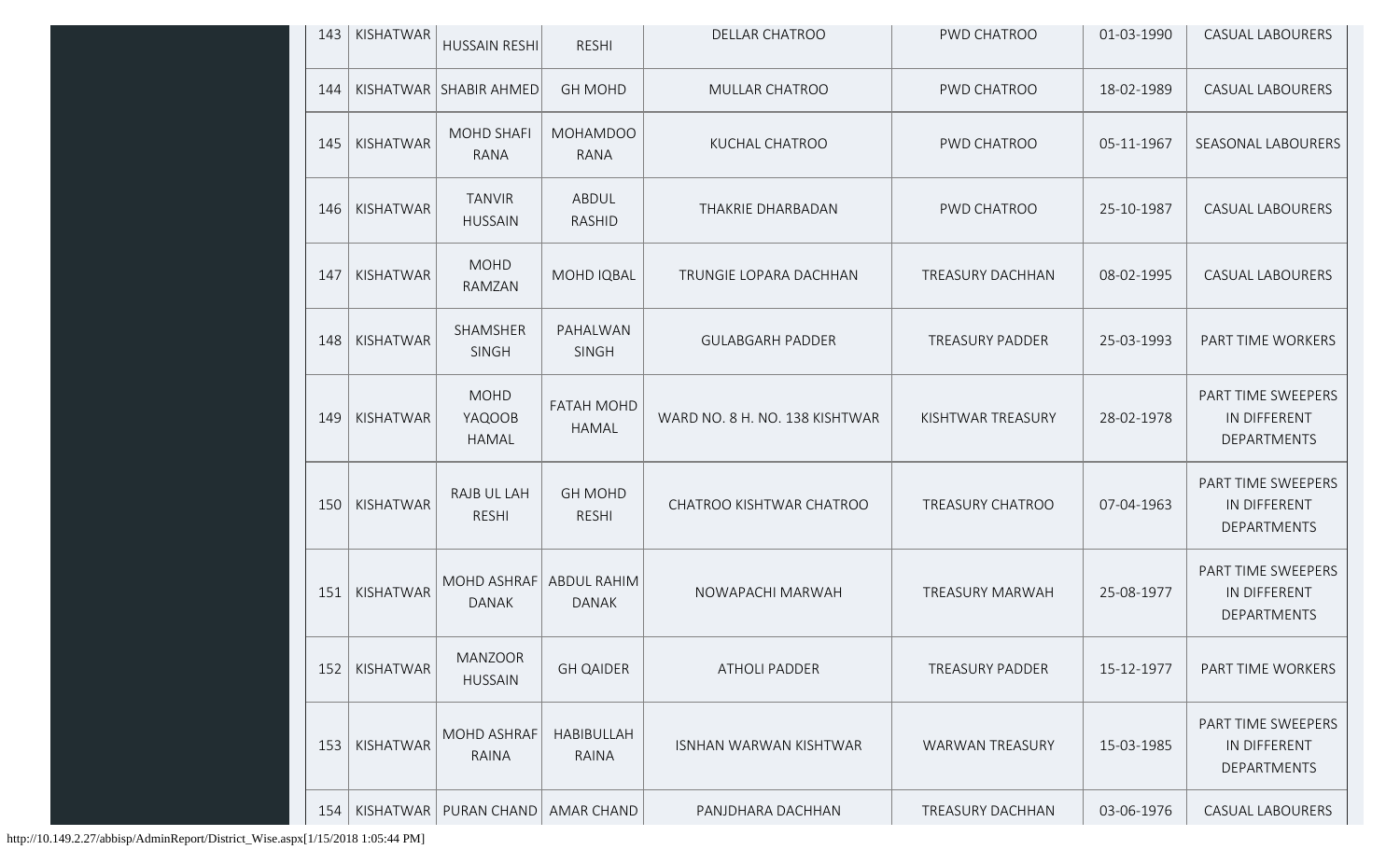| 155 |               | KISHATWAR   ALTAF HUSSAIN                      | <b>MOHD</b><br>RAMZAN                      | INSHAN WARWAN KISHTWAR                                                       | <b>WARWAN TREASURY</b>                    | 02-10-1985 | PART TIME WORKERS                                              |
|-----|---------------|------------------------------------------------|--------------------------------------------|------------------------------------------------------------------------------|-------------------------------------------|------------|----------------------------------------------------------------|
| 156 | KISHATWAR     | <b>MANZOOR</b><br>AHMED                        | <b>SHER MOHD</b>                           | H NO 66 LACHDAYARAM A POOHIE<br>KALAN NEAR MASJID SHARIEF POOHIE<br>KISHTWAR | CAO DFO KISHTWAR                          | 15-03-1984 | PART TIME WORKERS                                              |
| 157 | KULGAM        | PARVAIZ<br>AHMAD<br>GONSO                      | AB AHAD<br>GONSO                           | GOUSIA COLONY CHANAPORA                                                      | <b>DISTRICT TREASURY OFFICE</b><br>KULGAM | 06-05-1980 | CASUAL LABOURERS                                               |
| 158 | KULGAM        | SHAMIMA<br>AKHTER                              | MOHAMMAD<br><b>ISMAIL</b><br><b>SHEIKH</b> | SHEIKH MOHALLA KULGAM                                                        | TREASURY KULGAM                           | 01-04-1980 | CASUAL LABOURERS                                               |
| 159 | KULGAM        | ZAHOOR<br>AHMAD<br><b>MOOCHI</b>               | AB AZIZ<br><b>MOOCHI</b>                   | KULGAM                                                                       | FUND OFFICE KULGAM                        | 01-01-1992 | PART TIME SWEEPERS<br>IN DIFFERENT<br>DEPARTMENTS              |
| 160 | KULGAM        | <b>GULL</b><br>MOHAMMAD<br><b>GANIE</b>        | ABDUL<br><b>RAHMAN</b><br><b>GANIE</b>     | <b>BONA DEVSAR</b>                                                           | <b>SUB TREASURY DEVSAR</b>                | 15-05-1976 | CASUAL LABOURERS                                               |
| 161 | <b>KULGAM</b> | SHAHNAWAZA<br>AKHTER                           | AB AHAD MIR                                | <b>BONA DEVSAR</b>                                                           | <b>SUB TREASURY DEVSAR</b>                | 28-02-1981 | <b>DAILY RATED</b><br>WORKERS/WORK<br><b>CHARGED EMPLOYEES</b> |
| 162 | KULGAM        | <b>BASHIR</b><br>AHMAD<br><b>SHEIKH</b>        | MOHD JAMAL<br>SHEIKH                       | KOUNSER BAL KULGAM                                                           | TREASURY OFFICE DH PORA                   | 18-04-1982 | PART TIME SWEEPERS<br>IN DIFFERENT<br>DEPARTMENTS              |
| 163 | KULGAM        | <b>BASHIR</b><br><b>AHMAD</b><br><b>SHEIKH</b> | AMA SHEIKH                                 | WANPORA CHOIMULLA QAZIGUND                                                   | <b>TREASURY OFFICE</b><br>QAZIGUND        | 01-04-1967 | CASUAL LABOURERS                                               |
|     |               |                                                |                                            |                                                                              |                                           |            |                                                                |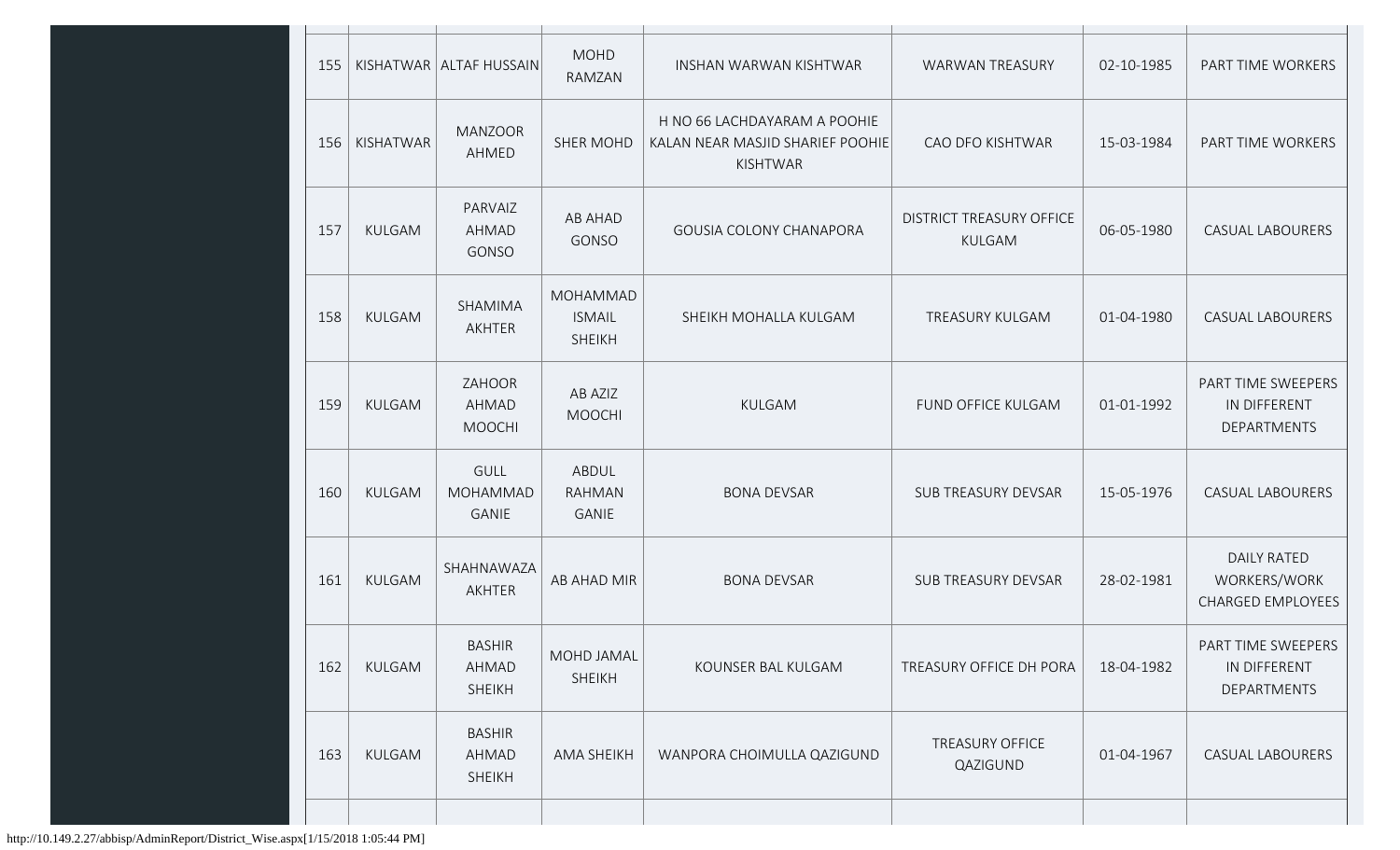| 164 | <b>KUPWARA</b> | <b>SHABIR</b><br><b>AHMAD BHAT</b>             | <b>MOHD</b><br>RAMZAN<br><b>BHAT</b>  | SOGAM                  | <b>SOGAM TREASURY</b>                      | 01-03-1989 | <b>CASUAL LABOURERS</b>                                  |
|-----|----------------|------------------------------------------------|---------------------------------------|------------------------|--------------------------------------------|------------|----------------------------------------------------------|
| 165 | <b>KUPWARA</b> | <b>MOHD</b><br><b>RAMZAN BHAT</b>              | <b>AB KABIR</b><br><b>BHAT</b>        | SOGAM                  | <b>SOGAM TREASURY</b>                      | 10-02-1957 | CASUAL LABOURERS                                         |
| 166 | <b>KUPWARA</b> | <b>BILAL AHMAD</b><br><b>MOCHI</b>             | HABIBULLAH<br><b>MOCHI</b>            | <b>TREHGAM KUPWARA</b> | TREASURY TREHGAM                           | 25-04-1988 | CASUAL LABOURERS                                         |
| 167 | <b>KUPWARA</b> | <b>BASHIR</b><br><b>AHMAD</b><br><b>SHEIKH</b> | AB AZIZ<br><b>SHEIKH</b>              | <b>VILLGAM</b>         | TREASURY RAMHAL                            | 01-01-1972 | <b>CASUAL LABOURERS</b>                                  |
| 168 | <b>KUPWARA</b> | <b>MOHMAD</b><br><b>ASHRAF DAR</b>             | <b>MOHD</b><br>ABDULLAH<br><b>DAR</b> | RESHIGUND              | TREASURY KRALPORA                          | 01-03-1981 | PART TIME SWEEPERS<br>IN DIFFERENT<br>DEPARTMENTS        |
| 169 | <b>KUPWARA</b> | <b>MISRA BANO</b>                              | AB JABBAR<br><b>BHAT</b>              | LALPORA                | <b>DISTT FUND OFFICE</b><br><b>KUPWARA</b> | 01-01-1970 | <b>CASUAL LABOURERS</b>                                  |
| 170 | <b>KUPWARA</b> | <b>MUSHTAQ</b><br><b>AHMAD MIR</b>             | <b>MOHAMAD</b><br>RAMZAN MIR          | QALAMABAD YAHAMA       | DISTT TREASURY KUPWARA                     | 01-05-1987 | <b>CASUAL LABOURERS</b>                                  |
| 171 | <b>KUPWARA</b> | <b>RAJA BAGUM</b>                              | WO AB SATAR<br><b>MALIK</b>           | DARUL SLAM KUPWARA     | <b>DIST FUND OFFICE</b><br><b>KUPWARA</b>  | 07-12-1945 | <b>CASUAL LABOURERS</b>                                  |
| 172 | <b>KUPWARA</b> | RAFIQ AHMAD<br>GANIE                           | <b>AB REHMAN</b><br>GANIE             | <b>DUDWAN</b>          | TREASURY KUPWARA                           | 01-04-1987 | CASUAL LABOURERS                                         |
| 173 | KUPWARA        | MOHAMMAD<br>MAQBOOL<br>AHANGER                 | <b>GH AHMAD</b><br>AHANGER            | BAZAR MOHALLA, LANGATE | <b>TREASURY LANGATE</b>                    | 26-10-1967 | PART TIME SWEEPERS<br>IN DIFFERENT<br><b>DEPARTMENTS</b> |
| 174 | KUPWARA        | <b>SHAFIQ</b><br>AHMAD                         | MOHAMMAD<br>YOUSAF                    | LONTHA TANGDAR         | <b>TREASURY KARNAH</b>                     | 11-07-1982 | CASUAL LABOURERS                                         |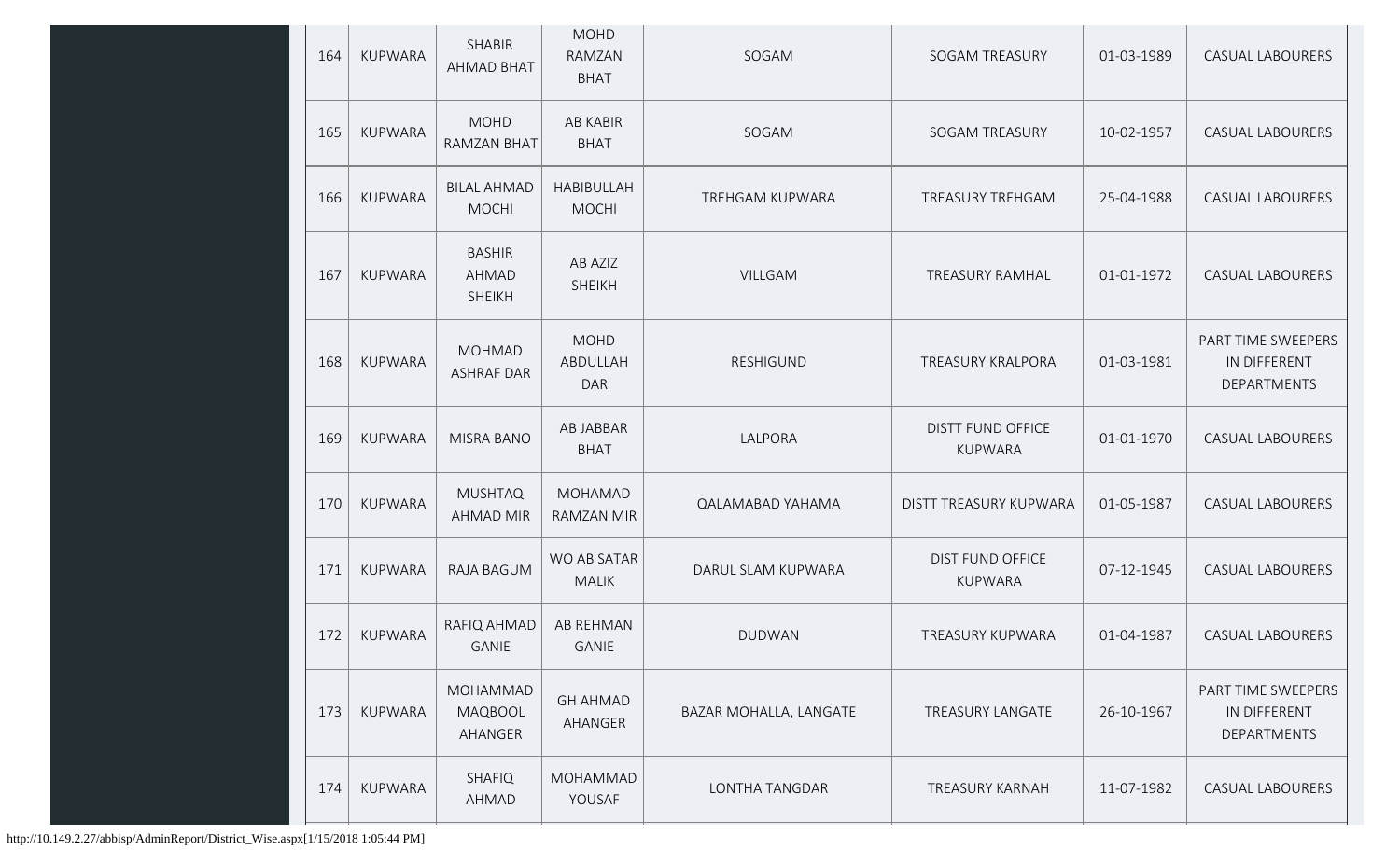| 175 | <b>KUPWARA</b> | <b>MOHAMMAD</b><br><b>SHAFI MIR</b>    | <b>GUL MIR</b>                             | <b>BAGATHPORA</b>      | R AND B DIVISION<br><b>HANDWARA</b>       | 01-02-1980 | <b>CASUAL LABOURERS</b>                                  |
|-----|----------------|----------------------------------------|--------------------------------------------|------------------------|-------------------------------------------|------------|----------------------------------------------------------|
| 176 | KUPWARA        | MOHD YOUSF<br>AHANGER                  | <b>GH MOHD</b><br>AHANGER                  | <b>HANDWARA</b>        | R AND B DIVISION<br><b>HANDWARA</b>       | 10-10-1967 | <b>CASUAL LABOURERS</b>                                  |
| 177 | KUPWARA        | SONULLAH MIR                           | <b>NOHD AKBER</b><br><b>MIR</b>            | <b>VILGAM</b>          | R AND B DIVISION<br><b>HANDWARA</b>       | 02-02-1981 | PART TIME WORKERS                                        |
| 178 | KUPWARA        | <b>MOHD</b><br>MAQBOOL<br><b>GANIE</b> | <b>GH MOHD</b><br><b>GANIE</b>             | SHILHALL GANIE MOHALLA | SUB TREASURY HANDWARA                     | 01-01-1975 | PART TIME SWEEPERS<br>IN DIFFERENT<br><b>DEPARTMENTS</b> |
| 179 | <b>KUPWARA</b> | <b>ALTAF HUSSAIN</b><br><b>SHEIKH</b>  | <b>GH MOHD</b><br><b>SHEIKH</b>            | SOGAM                  | R AND B DIVISION<br><b>HANDWARA</b>       | 01-05-1984 | <b>CASUAL LABOURERS</b>                                  |
| 180 | KUPWARA        | SHAMUSDIN<br><b>SHAH</b>               | <b>GH MOHD</b><br>SHAH                     | VODHPORA               | R AND B DIVISION<br><b>HANDWARA</b>       | 01-11-1991 | PART TIME WORKERS                                        |
| 181 | <b>KUPWARA</b> | <b>MOHD AKBER</b><br><b>MOCHI</b>      | AB AZIZ<br><b>MOCHI</b>                    | <b>WADIPORA</b>        | R AND B DIVISION<br><b>HANDWARA</b>       | 24-02-1970 | PART TIME WORKERS                                        |
| 182 | <b>KUPWARA</b> | SHAHMALI<br><b>BEGUM</b>               | WO GH MOHD<br>SHAH                         | VODHPORA               | R AND B DIVISION<br><b>HANDWARA</b>       | 23-02-1981 | PART TIME WORKERS                                        |
| 183 | KUPWARA        | <b>TARIQ AHMAD</b><br><b>GANIE</b>     | <b>GHULAM</b><br><b>QADIR GANIE</b>        | <b>BRAMRI</b>          | <b>RAND B DIVISION</b><br><b>HANDWARA</b> | 01-03-1983 | <b>CASUAL LABOURERS</b>                                  |
| 184 | <b>KUPWARA</b> | ASGAR AHMAD<br><b>SHEIKH</b>           | <b>GH MOHD</b><br><b>SHEIKH</b>            | <b>KAWARI</b>          | RNB DIVISION HANDWARA                     | 26-01-1981 | <b>CASUAL LABOURERS</b>                                  |
| 185 | KUPWARA        | WALI<br><b>MOHMMAD</b><br>AHANGER      | <b>MOHMMAD</b><br><b>ISMAIL</b><br>AHANGER | <b>HANDWARA</b>        | R AND B DIVISION<br><b>HANDWARA</b>       | 11-02-1968 | <b>CASUAL LABOURERS</b>                                  |
|     |                | MUZAFFAR                               | <b>GH AHMAD</b>                            |                        |                                           |            |                                                          |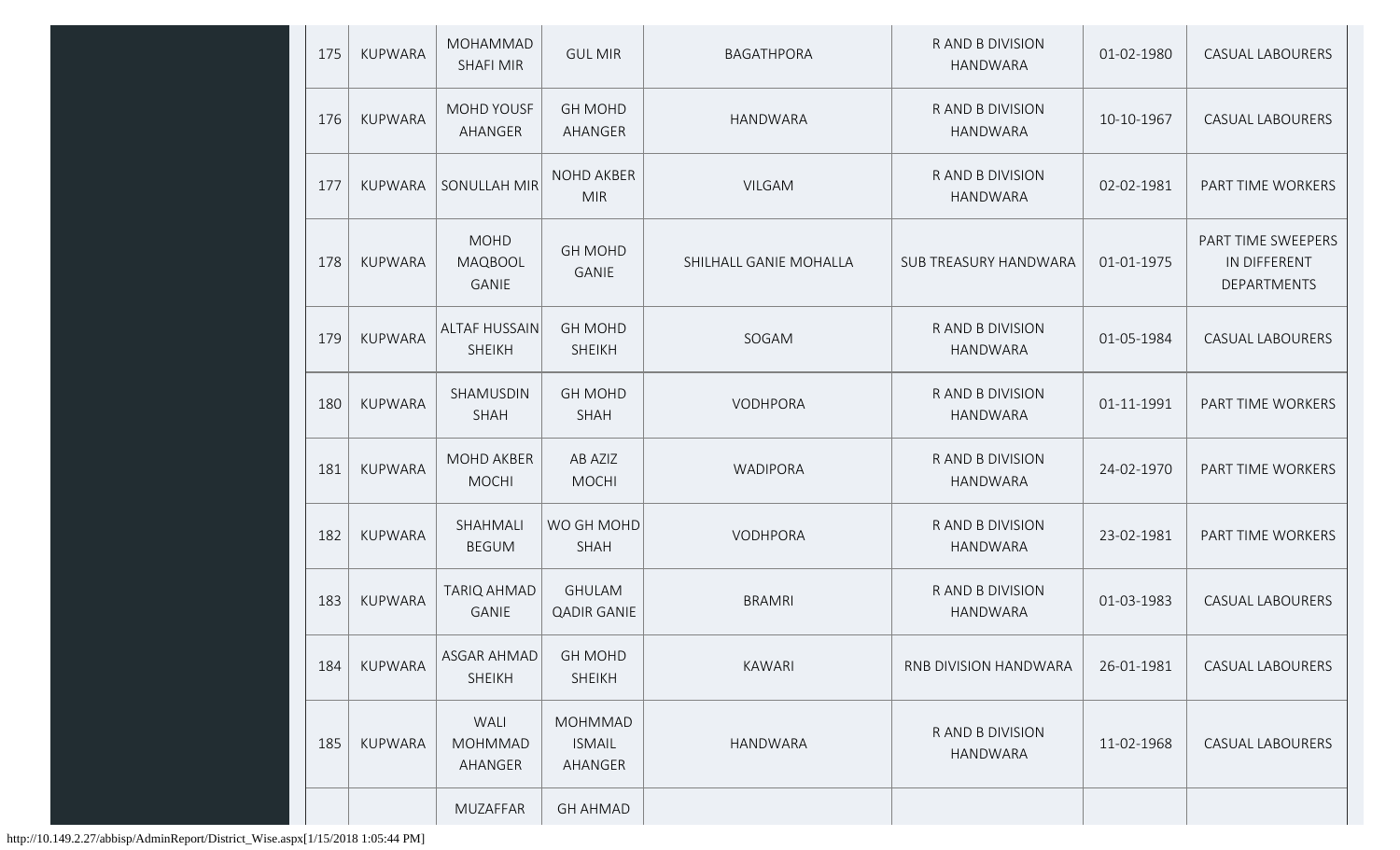| 186 | <b>KUPWARA</b>   | <b>AHMAD BHAT</b>                   | <b>BHAT</b>                                     | WADIPORA                                              | RNB DIVISION HANDWARA                     | 10-11-1980 | CASUAL LABOURERS                                  |
|-----|------------------|-------------------------------------|-------------------------------------------------|-------------------------------------------------------|-------------------------------------------|------------|---------------------------------------------------|
| 187 | <b>KUPWARA</b>   | <b>MOHMMAD</b><br><b>AMIN RESHI</b> | <b>GHULAM</b><br>MOHAMMAD<br><b>RESHI</b>       | KRALGUND                                              | R AND B DIVISION<br><b>HANDWARA</b>       | 05-12-1980 | CASUAL LABOURERS                                  |
| 188 | <b>KUPWARA</b>   | WASEEM<br><b>AHMAD SHAH</b>         | <b>MOHMMAD</b><br><b>MAQBOOL</b><br><b>SHAH</b> | PHALDAJI                                              | R AND B DIVISION<br><b>HANDWARA</b>       | 02-02-1988 | <b>CASUAL LABOURERS</b>                           |
| 189 | <b>KUPWARA</b>   | <b>BILAL AHMAD</b><br><b>RATHER</b> | <b>GH QADIR</b><br><b>RATHER</b>                | SOPORE                                                | R AND B DIVISION<br><b>HANDWARA</b>       | 01-06-1987 | <b>CASUAL LABOURERS</b>                           |
| 190 | <b>KUPWARA</b>   | <b>SHABIR</b><br><b>AHMAD DAR</b>   | MOHAMMAD<br><b>MUNWAR</b><br><b>DAR</b>         | <b>BAGATHPORA</b>                                     | <b>RAND B DIVISION</b><br><b>HANDWARA</b> | 01-04-1982 | <b>CASUAL LABOURERS</b>                           |
| 191 | <b>KUPWARA</b>   | AZAD AHMAD<br><b>WANI</b>           | <b>GH AHMAD</b><br><b>WANI</b>                  | CHOGAL                                                | R AND DIVISION HANDWARA                   | 01-04-1980 | <b>CASUAL LABOURERS</b>                           |
| 192 | <b>KUPWARA</b>   | SONULLAH<br><b>SHEIKH</b>           | AB AZIZ<br><b>SHEIKH</b>                        | ZACHALDARA SHEIKHMOHALLA                              | RNB HANDWARA                              | 23-02-1976 | PART TIME WORKERS                                 |
| 193 | LEH              | <b>SYED JALAL</b>                   | <b>SYED JAFFAR</b>                              | LANKARCHAY SANKOO KARGIL                              | TREASURY OFFICE TAISURU<br>KARGIL         | 07-05-1990 | <b>CASUAL LABOURERS</b>                           |
| 194 | <b>NEW DELHI</b> | <b>MANISH</b><br><b>KUMAR</b>       | MANGAL<br>PRASAD                                | QUARTER NO. 30 KASHMIR HOUSE<br>RAJAJI MARG NEW DELHI | <b>RESIDENT</b><br>COMMISSION, NEW DELHI  | 05-11-1983 | <b>CASUAL LABOURERS</b>                           |
| 195 | <b>POONCH</b>    | SONU                                | <b>JACKEY VIJAY</b>                             | H NO 43 W NO 4 NAI BASTI                              | DISTT TREASURY POONCH                     | 02-07-1986 | PART TIME SWEEPERS<br>IN DIFFERENT<br>DEPARTMENTS |
| 196 | <b>POONCH</b>    | <b>MANZOOR</b><br><b>HUSSAIN</b>    | <b>ALI MOHD</b>                                 | <b>BALNOI SAGRA</b>                                   | <b>TREASURY MENDHAR</b>                   | 03-03-1975 | PART TIME SWEEPERS<br>IN DIFFERENT<br>DEPARTMENTS |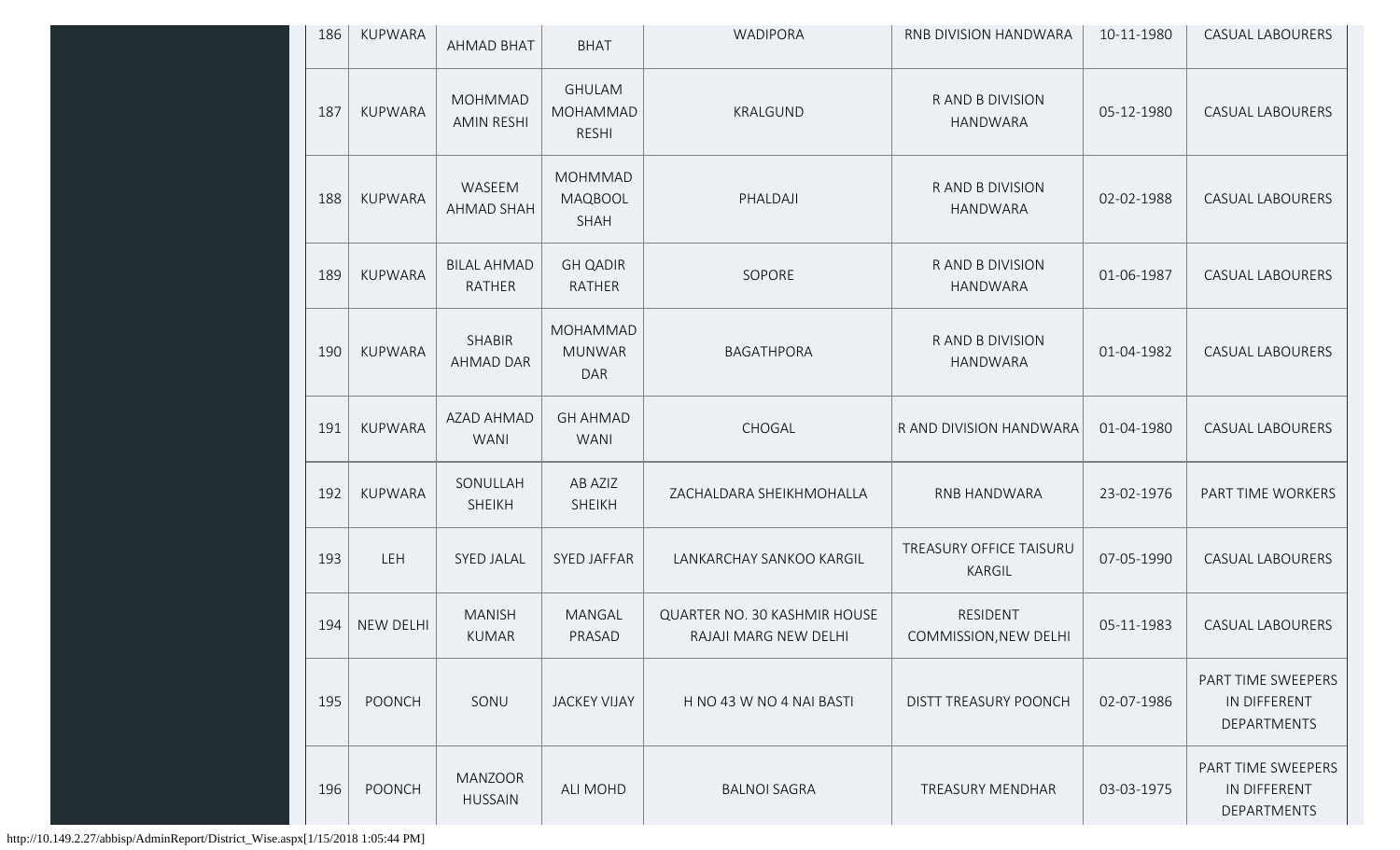| 197 | <b>POONCH</b> | <b>IMTIAZ AHMED</b>                | <b>MOHD</b><br><b>MAQBOOL</b>                  | SAMOTE SURANKOTE POONCH | <b>SURANKOTE TREASURY</b>                  | 03-10-1985 | PART TIME SWEEPERS<br>IN DIFFERENT<br><b>DEPARTMENTS</b> |
|-----|---------------|------------------------------------|------------------------------------------------|-------------------------|--------------------------------------------|------------|----------------------------------------------------------|
| 198 | <b>POONCH</b> | <b>MUSHTAQ</b><br><b>HUSSAIN</b>   | <b>AKBAR ALI</b>                               | <b>MANDI</b>            | <b>TREASURY MANDI</b>                      | 01-02-1982 | PART TIME SWEEPERS<br>IN DIFFERENT<br>DEPARTMENTS        |
| 199 | PULWAMA       | <b>GHULAM</b><br><b>MOHD GANIE</b> | <b>KABIR GANAIE</b>                            | SIRNOO PULWAMA          | <b>DISTRICT FUND OFFICE</b><br>PULWAMA     | 06-01-1973 | PART TIME WORKERS                                        |
| 200 | PULWAMA       | <b>MIR MOHD</b><br><b>MUDASIR</b>  | ASSADULLAH<br><b>MIR</b>                       | LETHPORA PAMPORE        | <b>DISTRICT TREASURY OFFICE</b><br>PULWAMA | 16-06-1988 | <b>CASUAL LABOURERS</b>                                  |
| 201 | PULWAMA       | MOHAMMAD<br><b>AKRAM DAR</b>       | <b>GHULAM</b><br><b>MOHAMMAD</b><br><b>DAR</b> | MALIKPORA PULWAMA       | <b>DISTRICT TREASURY OFFICE</b><br>PULWAMA | 01-01-1962 | SEASONAL LABOURERS                                       |
| 202 | PULWAMA       | SHOWKAT<br>AHMAD DAR               | <b>MOHD</b><br>ABDULLAH<br><b>DAR</b>          | SHANKERPORA BUDGAM      | <b>DISTRICT TREASUSY</b><br>PULWAMA        | 15-11-1988 | <b>CASUAL LABOURERS</b>                                  |
| 203 | PULWAMA       | SHOWKAT<br>AHMAD<br><b>SHEIKH</b>  | <b>JALAL UD DIN</b><br><b>SHEIKH</b>           | WASHBUGH PULWAMA        | <b>DISTRICT TREASURY</b><br>PULWAMA        | 02-02-1991 | PART TIME WORKERS                                        |
| 204 | PULWAMA       | <b>IRSHAD</b><br>AHMAD MALIK       | <b>GH AHMAD</b><br>MALIK                       | <b>BUDGAM</b>           | PAMPORE TREASURY                           | 14-10-1977 | <b>CASUAL LABOURERS</b>                                  |
| 205 | PULWAMA       | SHAHZADA                           | <b>GH AHMAD</b><br><b>SHEIKH</b>               | <b>BK PORA</b>          | PAMPORE TREASURY                           | 11-05-1978 | PART TIME WORKERS                                        |
| 206 | PULWAMA       | RAFIQ AHMAD<br><b>KUMAR</b>        | ABDUL<br>RAHMAN<br>KUMAR                       | <b>TRALI BALA</b>       | SUB TREASURY TRAL                          | 21-04-1987 | <b>CASUAL LABOURERS</b>                                  |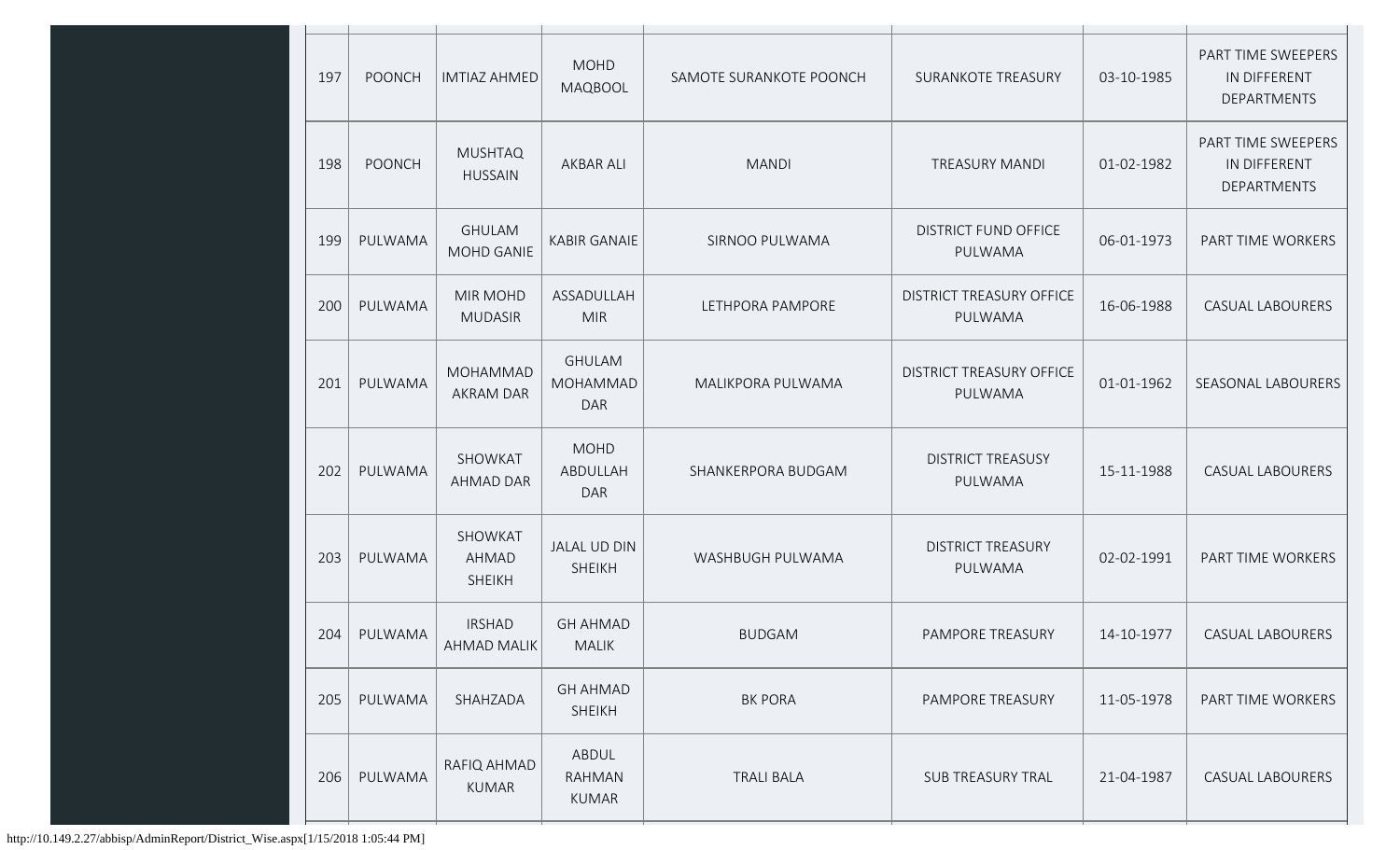| 207 | PULWAMA        | <b>ALTAF AHMAD</b><br>SOFI         | <b>ABDUL AZIZ</b><br>SOFI      | NAGAM CHADOORA                        | SUB TREASURY AWANTIPOR<br>Α          | 01-05-1987 | CASUAL LABOURERS                                               |
|-----|----------------|------------------------------------|--------------------------------|---------------------------------------|--------------------------------------|------------|----------------------------------------------------------------|
| 208 | PULWAMA        | <b>MUSHTAQ</b><br><b>AHMAD DAR</b> | LATE MOHD<br><b>RAMZAN DAR</b> | LARKIPORA (PADGAMPORA)                | <b>SUB TREASURY</b><br>AWANTIPORA    | 02-03-1985 | <b>CASUAL LABOURERS</b>                                        |
| 209 | <b>RAJOURI</b> | MAQBOOL<br><b>HUSSAIN</b>          | <b>MIR HUSSAIN</b>             | HASPLOTE DANNA                        | TREASURY THANAMANDI                  | 01-02-1970 | <b>CASUAL LABOURERS</b>                                        |
| 210 | <b>RAJOURI</b> | <b>JEEMELA BIBI</b>                | <b>RABEEL DIN</b>              | VPO PRAT SUNDERBANI RAJOURI           | <b>TREASURY OFFICE</b><br>SUNDERBANI | 09-09-1975 | PART TIME SWEEPERS<br>IN DIFFERENT<br>DEPARTMENTS              |
| 211 | <b>RAJOURI</b> | SAKINA BEGUM                       | <b>BAGH</b><br><b>HUSSAIN</b>  | RO RAJOURI VILL DASSAL JATTAN         | DTO RAJOURI                          | 15-06-1976 | PART TIME WORKERS                                              |
| 212 | <b>RAJOURI</b> | <b>MUSHTAQ</b><br>AHMED            | <b>ABDUL AZIZ</b>              | RO VILL PLANGARH TEHSIL<br>THANAMANDI | <b>DTO RAJOURI</b>                   | 01-04-1990 | <b>DAILY RATED</b><br>WORKERS/WORK<br><b>CHARGED EMPLOYEES</b> |
| 213 | <b>RAJOURI</b> | <b>TOSHI DEVI</b>                  | <b>KRISHAN LAL</b>             | BERARI NEAR MIDLLE SCHOOL             | TREASURY NOWSHERA                    | 12-04-1955 | <b>CASUAL LABOURERS</b>                                        |
| 214 | <b>RAJOURI</b> | MOHD SHABIR   MUNSHI KHAN          |                                | HAYATPURA                             | <b>TREASURY OFFICE</b><br>MANAJAKOTE | 17-09-1975 | <b>CASUAL LABOURERS</b>                                        |
| 215 | <b>RAJOURI</b> | <b>SWARN DEVI</b>                  | NEHAL CHAND                    | <b>MEHARI</b>                         | TREASURY KALAKOTE                    | 13-05-1970 | PART TIME SWEEPERS<br>IN DIFFERENT<br>DEPARTMENTS              |
| 216 | <b>RAJOURI</b> | SHAGUFTA NAZ                       | <b>MOHD AFZAL</b>              | DARHAL                                | <b>TO DARHAL</b>                     | 08-04-1982 | <b>CASUAL LABOURERS</b>                                        |
| 217 | <b>RAMBAN</b>  | ABDUL RASHID<br><b>NAIK</b>        | <b>MOHD</b><br>RAMZAN NAIK     | <b>FURKAN BAD GOOL</b>                | TREASURY OFFICER GOOL                | 24-06-1959 | <b>CASUAL LABOURERS</b>                                        |
| 218 | RAMBAN         | AKHTER                             | <b>AB GANI</b>                 | 48 W NO 05                            | <b>DISTT FUND OFFICE</b>             | 11-11-1985 | PART TIME SWEEPERS<br>IN DIFFERENT                             |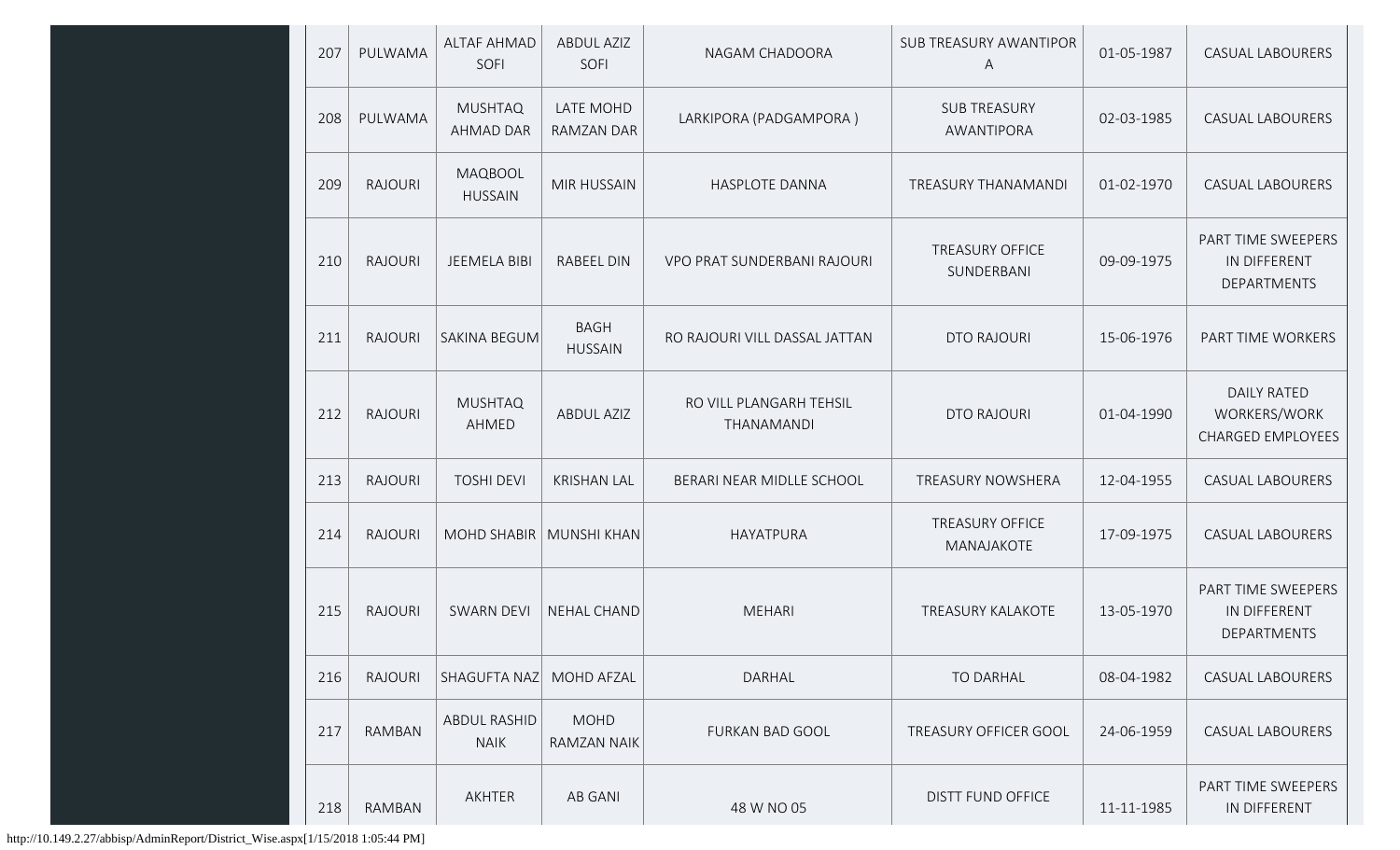|     |                | <b>BEGUM</b>                        | <b>SHEIKH</b>                           |                                                                   | <b>RAMBAN</b>                           |            | DEPARTMENTS                                       |
|-----|----------------|-------------------------------------|-----------------------------------------|-------------------------------------------------------------------|-----------------------------------------|------------|---------------------------------------------------|
| 219 | <b>RAMBAN</b>  | KHURSHEED<br><b>AHMED KHAN</b>      | <b>MOHD</b><br><b>ASHRAF KHAN</b>       | R/O CHAMALWAS BANIHAL                                             | TREASURY OFFICE RAMSOO                  | 04-05-1978 | <b>CASUAL LABOURERS</b>                           |
| 220 | <b>RAMBAN</b>  | <b>RAJO BEGUM</b>                   | <b>LASSU SHEIKH</b>                     | WARD NO 2 BATOTE TEHSIL BATOTE<br>DISTRICT RAMBAN PIN CODE 182143 | <b>TREASURY BATOTE</b>                  | 04-06-1966 | PART TIME SWEEPERS<br>IN DIFFERENT<br>DEPARTMENTS |
| 221 | <b>REASI</b>   | <b>ANITA KUMARI</b>                 | <b>MANGU RM</b>                         | <b>MARI</b>                                                       | <b>DFO REASI</b>                        | 22-11-1971 | <b>CASUAL LABOURERS</b>                           |
| 222 | REASI          | <b>DEEPAK</b><br><b>KHAJURIA</b>    | <b>KASHMIRI LAL</b>                     | <b>POUNI</b>                                                      | <b>TREASURY POUNI</b>                   | 12-11-1981 | PART TIME WORKERS                                 |
| 223 | REASI          | SUDESH<br><b>KUMAR</b>              | <b>ISHER DASS</b>                       | <b>POUNI</b>                                                      | <b>TREASURY POUNI</b>                   | 14-10-1989 | <b>CASUAL LABOURERS</b>                           |
| 224 | SAMBA          | <b>ROBIN MASIH</b>                  | <b>MAJIT MASIH</b>                      | VILL LENGTH REH AND DISTT SAMBA                                   | CAO DFO SAMBA                           | 16-05-1979 | <b>CASUAL LABOURERS</b>                           |
| 225 | <b>SHOPIAN</b> | SHAZIA JAN                          | MOHD AMIN<br><b>KULLAY</b>              | <b>BONGAM SHOPIAN</b>                                             | FUND OFFICE SHOPIAN                     | 05-03-1989 | PART TIME SWEEPERS<br>IN DIFFERENT<br>DEPARTMENTS |
| 226 | <b>SHOPIAN</b> | <b>JAVAID BASHIR</b>                | <b>BASHIR AH</b><br><b>SHEIKH</b>       | ZAINAPORA                                                         | <b>SUB TREASURY OFFICE</b><br>ZAINAPORA | 04-11-1990 | <b>CASUAL LABOURERS</b>                           |
| 227 | SHOPIAN        | <b>SHABIR</b><br>AHMAD LONE         | MOHD.<br>YOUSUF LONE                    | LONE MOHALLA KAPRIN SHOPIAN                                       | <b>SUB TREASURY KAPRIN</b>              | 10-04-1979 | <b>CASUAL LABOURERS</b>                           |
| 228 | SRINAGAR       | <b>SHABIR</b><br>AHMAD<br>YATOO     | <b>GHULAM</b><br><b>HASSAN</b><br>YATOO | BADIPORA CHADOORA BUDGAM                                          | SADDER TREASURY<br>SRIANGAR             | 08-01-1977 | <b>CASUAL LABOURERS</b>                           |
| 229 | SRINAGAR       | <b>NAZIR AHMAD</b><br><b>SHEIKH</b> | <b>AB GANI</b><br><b>SHEIKH</b>         | SALFIYA COLONY DANDERKAH<br><b>BATAMALOO</b>                      | SADDER TREASURY<br>SRINAGAR             | 11-03-1969 | <b>CASUAL LABOURERS</b>                           |
|     |                |                                     |                                         |                                                                   |                                         |            |                                                   |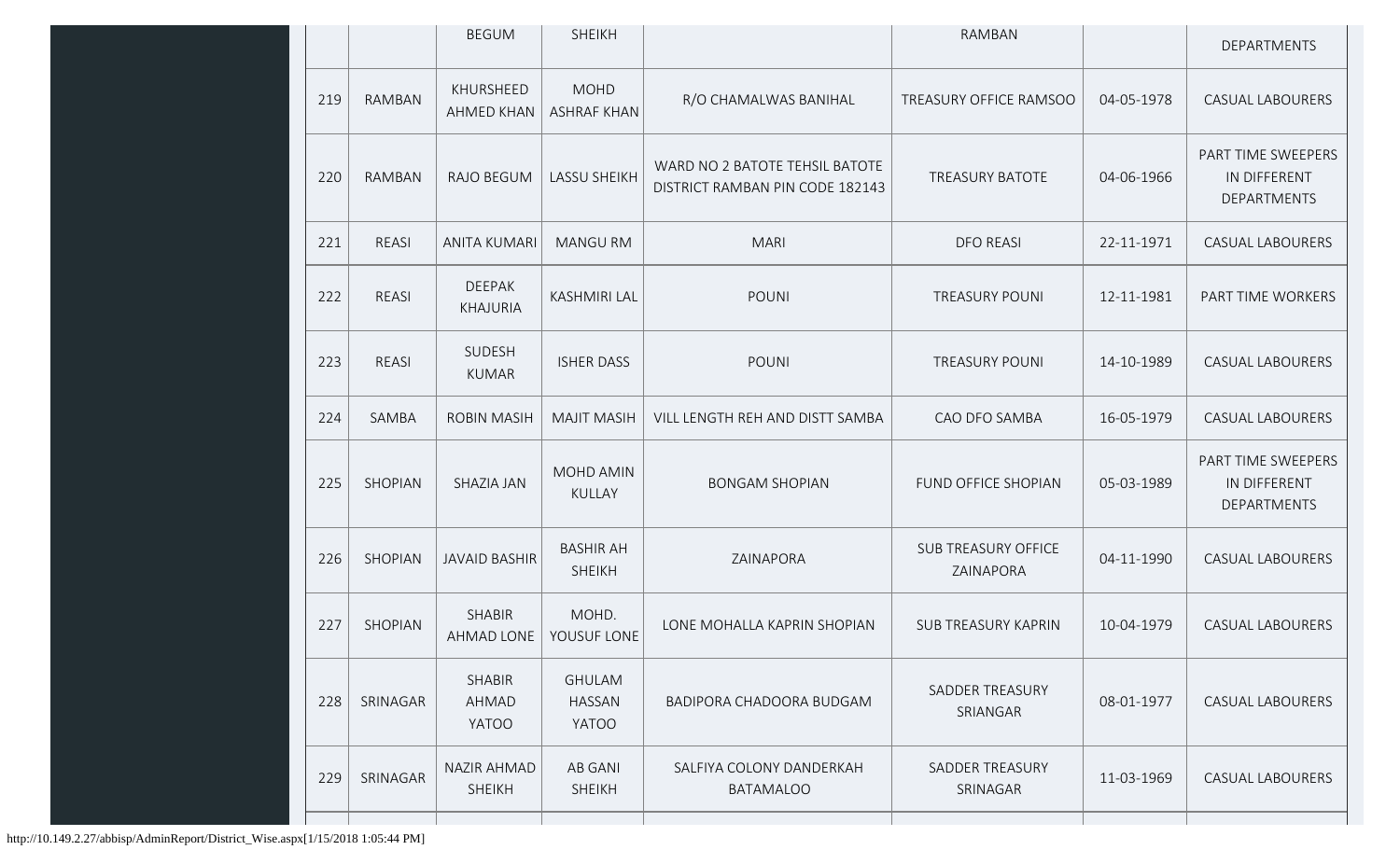| 230 | SRINAGAR | <b>AAMIR</b><br><b>HUSSAIN</b><br>ZAGOO    | GH<br>MOHAMMAD<br><b>ZAGOO</b>                 | <b>NAGAM</b>                                       | <b>DEPUTY DIRECTOR AUDIT</b><br>AND INSPECTIONS       | 15-03-1993 | <b>CASUAL LABOURERS</b>                           |
|-----|----------|--------------------------------------------|------------------------------------------------|----------------------------------------------------|-------------------------------------------------------|------------|---------------------------------------------------|
| 231 | SRINAGAR | <b>ISHTIAQ</b><br><b>AHMAD MALIK</b>       | <b>MUBARAK</b><br><b>AHMAD</b><br><b>MALIK</b> | ARWANI                                             | DEPUTY DIRECTOR AUDIT<br>AND INSPECTIONS              | 05-03-1979 | <b>CASUAL LABOURERS</b>                           |
| 232 | SRINAGAR | <b>ALTAF HUSSAIN</b><br>PARA               | <b>MOHD</b><br>YOUSUF PARA                     | ISKANDERPORA BEERWAH BUDGAM                        | ADDITIONAL TREASURY<br>LALMANDI                       | 01-03-1980 | <b>CASUAL LABOURERS</b>                           |
| 233 | SRINAGAR | <b>OBAID BASHIR</b><br><b>BHAT</b>         | <b>BASHIR</b><br><b>AHMAD BHAT</b>             | CHANAPORA                                          | ADDITIONAL TREASURY<br>LALMANDI SRINAGAR              | 25-01-1995 | <b>CASUAL LABOURERS</b>                           |
| 234 | SRINAGAR | SHOWKAT<br>AHMAD<br>KHANDAY                | <b>ABDUL AHAD</b><br>KHANDAY                   | LOOLIPORA                                          | ADDITIONAL TREASURY<br>LALMANDI SRINAGAR              | 22-12-1980 | <b>CASUAL LABOURERS</b>                           |
| 235 | SRINAGAR | ALTAF HUSSAIN ABDUL RAHIM<br><b>SHEIKH</b> | <b>SHEIKH</b>                                  | PEER CHECK, SHEIKHPORA,<br>ANANTNAG                | ACCOUNTS OFFICER, STATE<br>LIFE INSURANCE, SRINAGAR   | 15-02-1975 | <b>CASUAL LABOURERS</b>                           |
| 236 | SRINAGAR | <b>BILAL AHMAS</b><br><b>SHEIKH</b>        | GH. RASOOL<br><b>SHEIKH</b>                    | ALLOCHA BAGH, MADINA COLONY,<br>SRINAGAR           | ACCOUNTS OFFICER, STATE<br>LIFE INSURANCE, SRINAGAR   | 18-09-1995 | PART TIME SWEEPERS<br>IN DIFFERENT<br>DEPARTMENTS |
| 237 | SRINAGAR | JABEENA                                    | MOHAMMAD<br>YOUSUF<br><b>SHEIKH</b>            | SHAHEEN COLONY CENRAL MARKET<br>BATAMALOO SRINAGAR | DIRECTORATE OF ACCOUNTS<br>AND TREASURIES KASHMIR     | 02-02-1988 | PART TIME SWEEPERS<br>IN DIFFERENT<br>DEPARTMENTS |
| 238 | SRINAGAR | <b>MUDASIR</b><br>AHMAD<br><b>SHEIKH</b>   | ALTAF<br><b>HUSSAIN</b><br><b>SHEIKH</b>       | HAFT CHINAR SRINAGAR                               | DIRECTORATE OF ACCOUNTS<br>AND TREASURIES KASHMIR     | 13-05-1997 | CASUAL LABOURERS                                  |
| 239 | SRINAGAR | FAYAZ AHMAD<br>SHAKSAZ                     | ALI MOHD.<br>SHAKSAZ                           | RESHANHAR, NAWAKADAL, SRINAGAR                     | CHIEF ACCOUNTS OFFICER,<br>DISTRICT FUND OFFICE, SRIN | 10-05-1982 | CASUAL LABOURERS                                  |
|     |          |                                            |                                                |                                                    |                                                       |            |                                                   |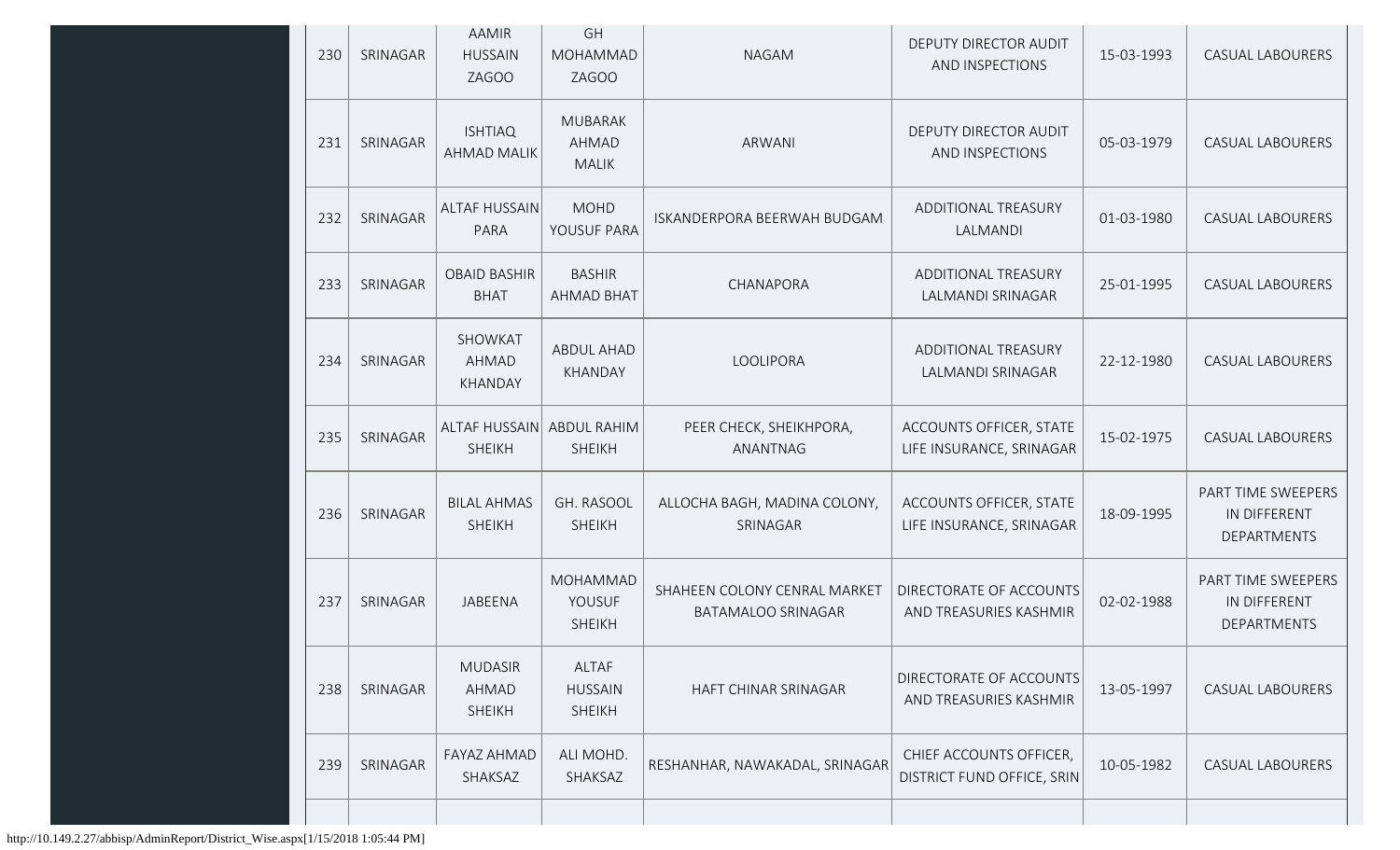| 240 | SRINAGAR | ABDUL AHAD<br><b>GANIE</b>               | ALI MOHD.<br><b>GANIE</b>           | ZUSPORA, TANGMARG, BARAMULLA   | CHIEF ACCOUNTS OFFICER,<br>DISTRICT FUND OFFICE, SRIN | 05-06-1973 | CASUAL LABOURERS                                               |
|-----|----------|------------------------------------------|-------------------------------------|--------------------------------|-------------------------------------------------------|------------|----------------------------------------------------------------|
| 241 | SRINAGAR | <b>AB AHAD</b><br><b>DHOBI</b>           | <b>GHULAM</b><br>MOHD DHOBI         | <b>HAFT CHINAR</b>             | ACCOUNTANCY TRAINING<br><b>INSTITUTE</b>              | 01-02-1960 | CASUAL LABOURERS                                               |
| 242 | SRINAGAR | <b>ABDUL RASHID</b><br><b>DOBHI</b>      | <b>GHULAM</b><br>MOHD DHOBI         | HAFT CHINAR SRINAGAR           | <b>ACCOUNTANCY TRAINING</b><br><b>INSTITUTE</b>       | 02-04-1970 | PART TIME SWEEPERS<br>IN DIFFERENT<br><b>DEPARTMENTS</b>       |
| 243 | SRINAGAR | <b>MUSHTAQ</b><br>AHMAD<br><b>MAGRAY</b> | <b>GH HASSAN</b><br><b>MAGRAY</b>   | <b>BADIPORA</b>                | ADDL TREASURY TANKIPORA                               | 15-01-1977 | <b>CASUAL LABOURERS</b>                                        |
| 244 | SRINAGAR | <b>BASHIR</b><br><b>AHMAD BHAT</b>       | <b>GH QADIR</b><br><b>BHAT</b>      | <b>HABBAK</b>                  | ADDITIONAL TRY TANKIPORA                              | 17-05-1975 | <b>CASUAL LABOURERS</b>                                        |
| 245 | SRINAGAR | <b>HANIFA BANO</b>                       | <b>MOHD AKBAR</b><br>PAUL           | HARDCHATI CHECKPORA            | ADDL TRY TANKIPORA                                    | 10-10-1988 | <b>CASUAL LABOURERS</b>                                        |
| 246 | SRINAGAR | <b>MEHRAJ</b><br><b>AHMAD BHAT</b>       | AB. AHAD<br><b>BHAT</b>             | NOWBUG, CHADOORA, BUDGAM       | JOINT DIRECTOR, J&K FUNDS<br>ORGANISATION, KASHMIR, S | 01-06-1988 | <b>DAILY RATED</b><br>WORKERS/WORK<br><b>CHARGED EMPLOYEES</b> |
| 247 | SRINAGAR | GH. HASSAN<br><b>KUMAR</b>               | AB. SALAM<br><b>KUMAR</b>           | NOWBUGH, CHADOORA, BUDGAM      | JOINT DIRECTOR, J&K FUNDS<br>ORGANISATION, KASHMIR, S | 23-03-1978 | <b>CASUAL LABOURERS</b>                                        |
| 248 | SRINAGAR | ALTAF HASSAN<br><b>BHAT</b>              | <b>GHULAM</b><br><b>HASSAN BHAT</b> | <b>DO</b>                      | <b>COMMERCIAL TAXES</b><br><b>KASHMIR</b>             | 14-02-1977 | <b>CASUAL LABOURERS</b>                                        |
| 249 | SRINAGAR | <b>ISHFAQ</b><br>AHMAD<br>RATHER         | <b>GHULAM</b><br>AHMAD<br>RATHER    | ZAGIPORA CHRARI SHARIEF        | <b>COMMERCIAL TAXES</b><br><b>KASHMIR</b>             | 05-06-1984 | <b>CASUAL LABOURERS</b>                                        |
| 250 | SRINAGAR | FAYAZ AHMAD<br><b>SHEIKH</b>             | <b>MOHD</b><br>RAMZAN               | <b>GOPALISAIF DEDMURI BAGH</b> | <b>COMMERCIAL TAXES</b><br><b>KASHMIR</b>             | 07-03-1974 | <b>CASUAL LABOURERS</b>                                        |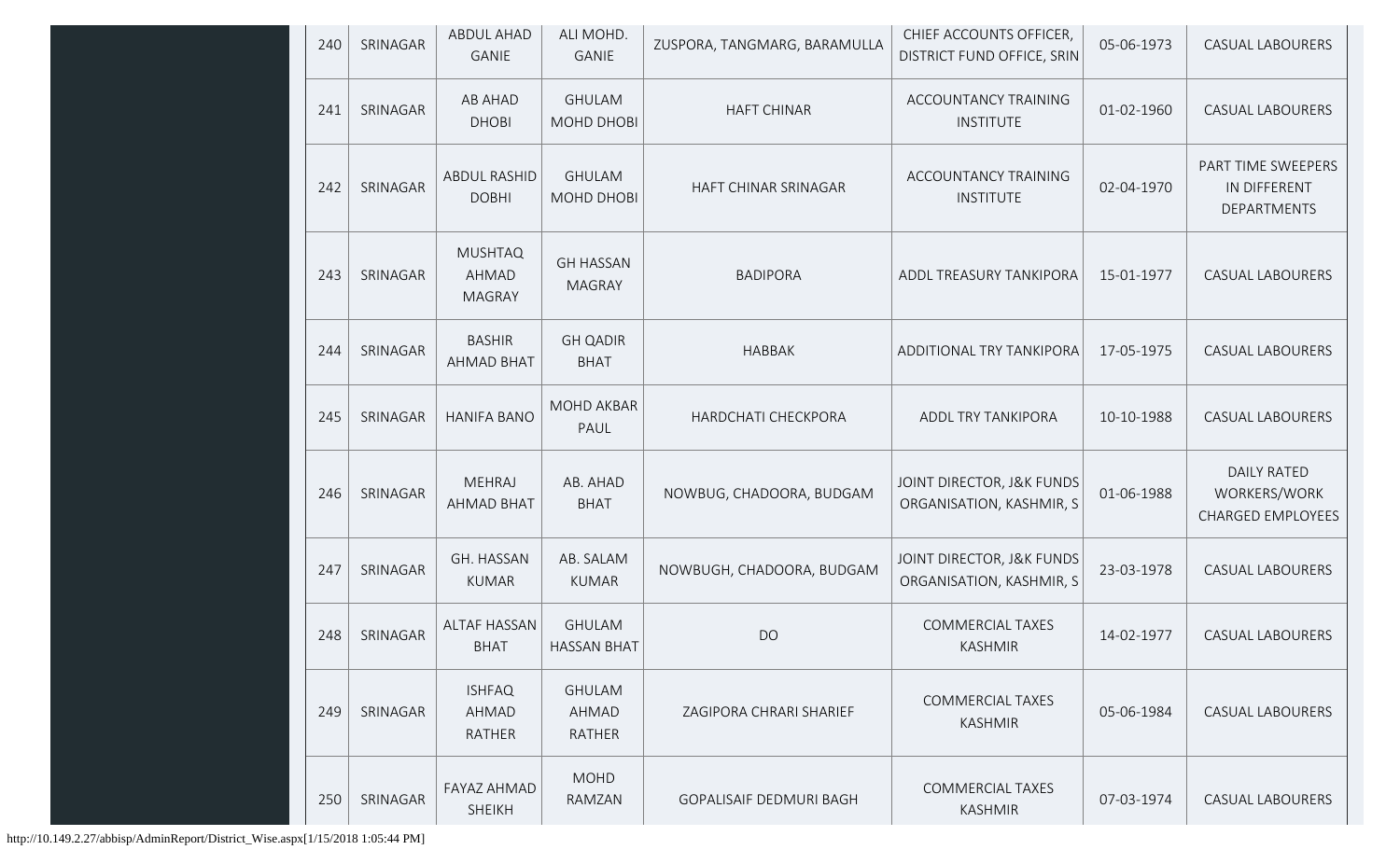|     |          |                                          | <b>SHEIKH</b>                           |                                                |                                           |            |                         |
|-----|----------|------------------------------------------|-----------------------------------------|------------------------------------------------|-------------------------------------------|------------|-------------------------|
| 251 | SRINAGAR | FEROZ AHMAD<br><b>SHEIKH</b>             | <b>GHULAM</b><br>AHMAD<br><b>SHEIKH</b> | <b>NOWPORA</b>                                 | <b>COMMERCIAL TAXES</b><br><b>KASHMIR</b> | 02-04-1981 | <b>CASUAL LABOURERS</b> |
| 252 | SRINAGAR | <b>BILAL AHMAD</b><br><b>DAR</b>         | <b>ALI MOHD</b><br><b>DAR</b>           | <b>BADIPORA</b>                                | <b>COMMERCIAL TAXES</b><br><b>KASHMIR</b> | 05-03-1986 | <b>CASUAL LABOURERS</b> |
| 253 | SRINAGAR | <b>BASHIR</b><br><b>AHMAD BHAT</b>       | ABDUL AHAD<br><b>BHAT</b>               | PANZAN                                         | <b>COMMERCIAL TAXES</b><br><b>KASHMIR</b> | 12-02-1982 | <b>CASUAL LABOURERS</b> |
| 254 | SRINAGAR | SHOWKAT<br>AHMAD<br><b>YATOO</b>         | <b>MOHD</b><br><b>HASHIM</b><br>YATOO   | <b>NAGAM</b>                                   | <b>COMMERCIAL TAXES</b><br><b>KASHMIR</b> | 06-03-1987 | <b>CASUAL LABOURERS</b> |
| 255 | SRINAGAR | <b>MUDASIR</b><br>AHMAD<br><b>SHEIKH</b> | MOHAMMAD<br>YOUSUF<br><b>SHEIKH</b>     | SHANKERPORA PAKHERPORA                         | <b>COMMERCIAL TAXES</b><br><b>KASHMIR</b> | 20-11-1989 | <b>CASUAL LABOURERS</b> |
| 256 | SRINAGAR | ZAHOOR<br>AHMAD<br><b>YATOO</b>          | <b>BASHIR</b><br>AHMAD<br><b>YATOO</b>  | DALIPORA NAGAM                                 | <b>COMMERCIAL TAXES</b><br><b>KASHMIR</b> | 20-03-1986 | <b>CASUAL LABOURERS</b> |
| 257 | SRINAGAR | FAROOQ<br>AHMAD<br>SHERGOJRI             | <b>MOHD</b><br>RAMZAN<br>SHERGOJRI      | <b>BADIPORA</b>                                | <b>COMMERCIAL TAXES</b><br><b>KASHMIR</b> | 10-02-1979 | <b>CASUAL LABOURERS</b> |
| 258 | SRINAGAR | <b>SHEIKH</b><br><b>MUSHTAQ</b><br>AHMAD | <b>GH QADIR</b><br><b>SHEIKH</b>        | DALIPORA NAGAM                                 | <b>COMMERCIAL TAXES</b><br><b>KASHMIR</b> | 15-03-1988 | <b>CASUAL LABOURERS</b> |
| 259 | SRINAGAR | <b>FARANA AMIN</b>                       | MOHAMMED<br>AMIN MIR                    | RAINAWARI KOCHA NIDAN MUGHAL<br><b>MOHALLA</b> | <b>COMMERCIAL TAXES</b><br><b>KASHMIR</b> | 09-08-1991 | <b>CASUAL LABOURERS</b> |
|     |          | GOWHAR                                   | <b>MOHD</b>                             |                                                | <b>COMMERCIAL TAXES</b>                   |            |                         |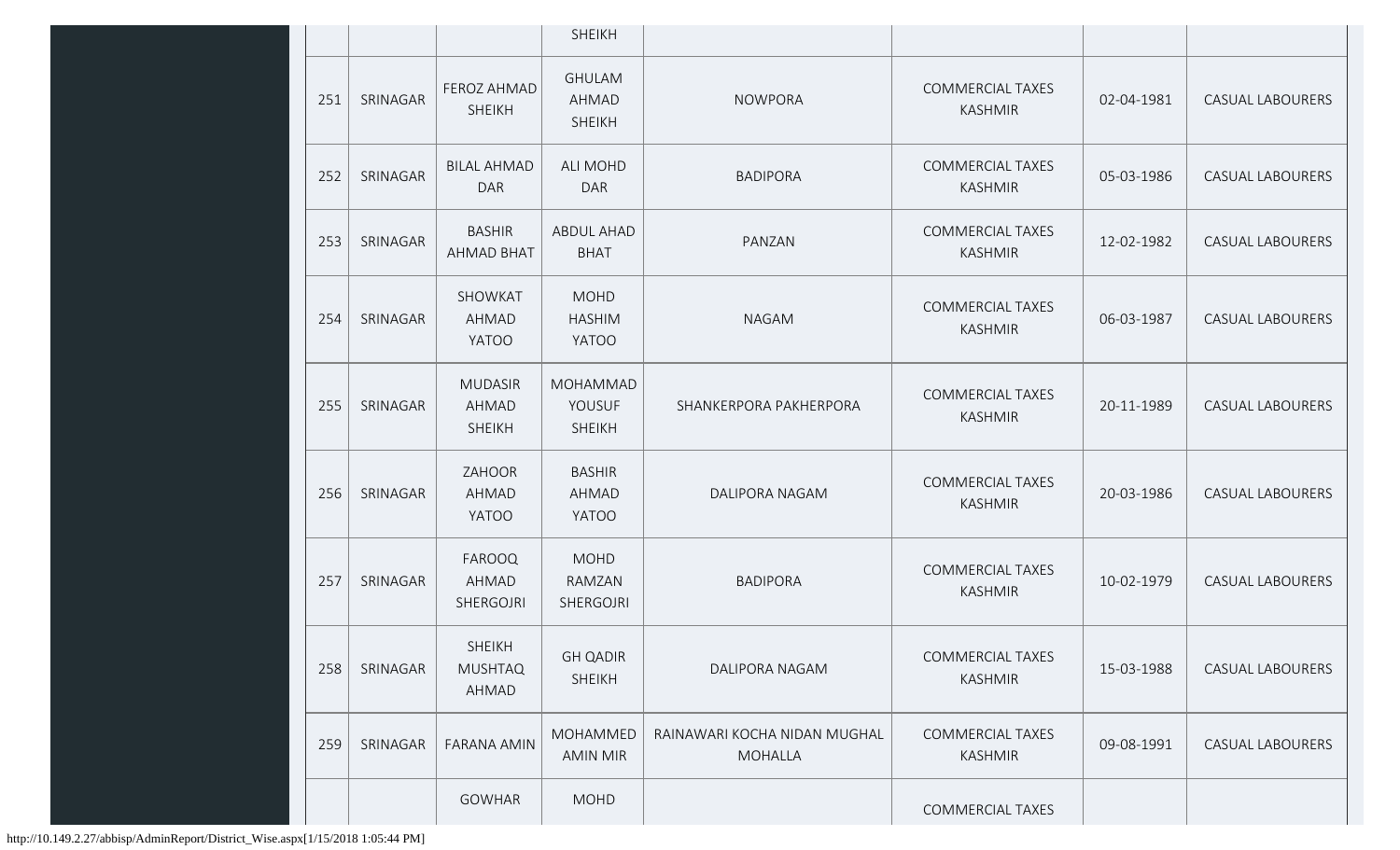| 260 | SRINAGAR | AHMAD<br>CHOPAN                          | RAMZAN<br>CHOPAN                      | PANZAN CHADOORA               | <b>KASHMIR</b>                            | 15-10-1990 | <b>CASUAL LABOURERS</b> |
|-----|----------|------------------------------------------|---------------------------------------|-------------------------------|-------------------------------------------|------------|-------------------------|
| 261 | SRINAGAR | SARFARAZ<br>MAJEED                       | AB MAJEED<br><b>BHAT</b>              | FOREST QUARTER KHANNAGUND     | <b>COMMERCIAL TAXES</b><br><b>KASHMIR</b> | 01-03-1990 | <b>CASUAL LABOURERS</b> |
| 262 | SRINAGAR | RUQAYA NAZIR                             | <b>NAZIR AHMAD</b><br><b>SHEIKH</b>   | DALIPORA NAGAM                | <b>COMMERCIAL TAXES</b><br><b>KASHMIR</b> | 08-03-1991 | <b>CASUAL LABOURERS</b> |
| 263 | SRINAGAR | RIYAZ AHMAD<br><b>BHAT</b>               | <b>MOHD</b><br>MAQBOOL<br><b>BHAT</b> | <b>BRAIN NISHAT</b>           | <b>COMMERCIAL TAXES</b><br><b>KASHMIR</b> | 18-02-1983 | <b>CASUAL LABOURERS</b> |
| 264 | SRINAGAR | <b>ASHIQ</b><br><b>HUSSAIN</b><br>ZARGER | <b>ABDUL GANI</b><br>ZARGER           | WAZA BAGH CHARAR I SHAREEF    | <b>COMMERCIAL TAXES</b><br><b>KASHMIR</b> | 01-05-1983 | <b>CASUAL LABOURERS</b> |
| 265 | SRINAGAR | <b>HILAL AHMAD</b><br>ZANIDARI           | <b>GH RASOOL</b><br>ZANIDARI          | CHINAR BAGH BARBARSHAH        | <b>COMMERCIAL TAXES</b><br><b>KASHMIR</b> | 10-02-1984 | <b>CASUAL LABOURERS</b> |
| 266 | SRINAGAR | ASHAQ<br><b>HUSSAIN</b><br><b>MALLA</b>  | <b>HABIB UL</b><br><b>ULLAH MALLA</b> | SOGAM                         | <b>COMMERCIAL TAXES</b><br><b>KASHMIR</b> | 15-02-1975 | <b>CASUAL LABOURERS</b> |
| 267 | SRINAGAR | <b>MOHD SHAFI</b><br><b>WANI</b>         | <b>GULA WANI</b>                      | CHEERPORA MAIDANPORA SOGAM    | <b>COMMERCIAL TAXES</b><br><b>KASHMIR</b> | 21-01-1985 | <b>CASUAL LABOURERS</b> |
| 268 | SRINAGAR | <b>MOHD ARIF</b><br><b>SHAH</b>          | <b>GHULAM</b><br><b>MOHD SHAH</b>     | SURASYAR                      | <b>COMMERCIAL TAXES</b><br><b>KASHMIR</b> | 15-05-1987 | <b>CASUAL LABOURERS</b> |
| 269 | SRINAGAR | <b>TARIQ AHMAD</b><br><b>MALLA</b>       | ABDUL<br><b>RAHMAN</b><br>MALLA       | SOGAM                         | <b>COMMERCIAL TAXES</b><br><b>KASHMIR</b> | 11-02-1994 | <b>CASUAL LABOURERS</b> |
| 270 | SRINAGAR | <b>MOHMMAD</b><br><b>SULTAN LONE</b>     | GH<br><b>MOHMMAD</b>                  | LAL MANDI WAZIR BAGH SRINAGAR | ADDL COMM COMMERCIAL<br><b>TAXES</b>      | 24-04-1977 | CASUAL LABOURERS        |